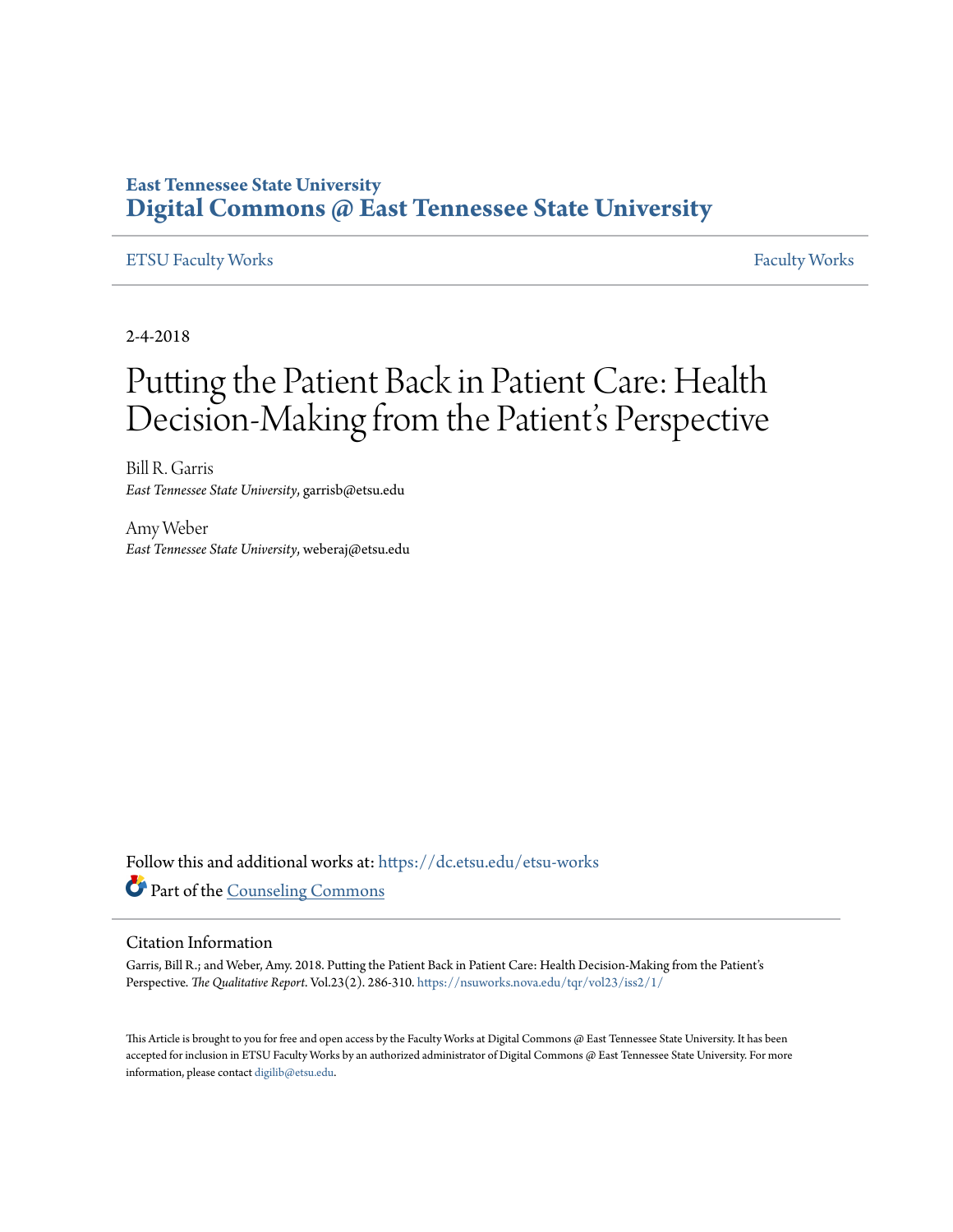### Putting the Patient Back in Patient Care: Health Decision-Making from the Patient's Perspective

**Creative Commons License**

This work is licensed under a [Creative Commons Attribution-Noncommercial-Share Alike 4.0 License.](http://creativecommons.org/licenses/by-nc-sa/4.0/)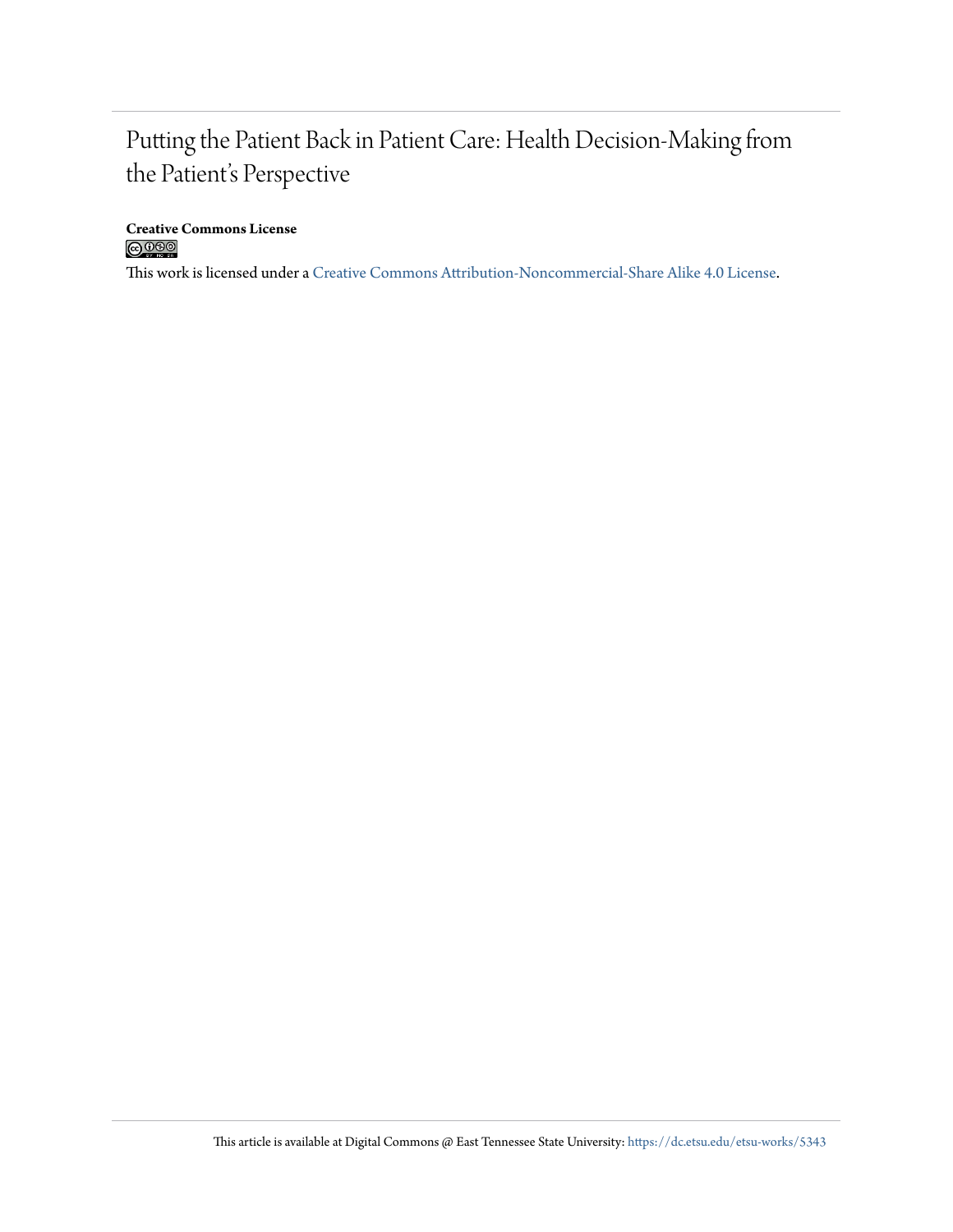

**[The Qualitative Report](https://nsuworks.nova.edu/tqr?utm_source=nsuworks.nova.edu%2Ftqr%2Fvol23%2Fiss2%2F1&utm_medium=PDF&utm_campaign=PDFCoverPages)**

[Volume 23](https://nsuworks.nova.edu/tqr/vol23?utm_source=nsuworks.nova.edu%2Ftqr%2Fvol23%2Fiss2%2F1&utm_medium=PDF&utm_campaign=PDFCoverPages) | [Number 2](https://nsuworks.nova.edu/tqr/vol23/iss2?utm_source=nsuworks.nova.edu%2Ftqr%2Fvol23%2Fiss2%2F1&utm_medium=PDF&utm_campaign=PDFCoverPages) [Article 1](https://nsuworks.nova.edu/tqr/vol23/iss2/1?utm_source=nsuworks.nova.edu%2Ftqr%2Fvol23%2Fiss2%2F1&utm_medium=PDF&utm_campaign=PDFCoverPages)

2-4-2018

# Putting the Patient Back in Patient Care: Health Decision-Making from the Patient's Perspective

Bill R. Garris *East Tennessee State University*, billgarris@gmail.com

Amy J. Weber *East Tennessee State University*, garrisb@etsu.edu

Follow this and additional works at: [https://nsuworks.nova.edu/tqr](https://nsuworks.nova.edu/tqr?utm_source=nsuworks.nova.edu%2Ftqr%2Fvol23%2Fiss2%2F1&utm_medium=PDF&utm_campaign=PDFCoverPages) Part of the [Health Psychology Commons](http://network.bepress.com/hgg/discipline/411?utm_source=nsuworks.nova.edu%2Ftqr%2Fvol23%2Fiss2%2F1&utm_medium=PDF&utm_campaign=PDFCoverPages), [Medical Humanities Commons](http://network.bepress.com/hgg/discipline/1303?utm_source=nsuworks.nova.edu%2Ftqr%2Fvol23%2Fiss2%2F1&utm_medium=PDF&utm_campaign=PDFCoverPages), and the [Quantitative,](http://network.bepress.com/hgg/discipline/423?utm_source=nsuworks.nova.edu%2Ftqr%2Fvol23%2Fiss2%2F1&utm_medium=PDF&utm_campaign=PDFCoverPages) [Qualitative, Comparative, and Historical Methodologies Commons](http://network.bepress.com/hgg/discipline/423?utm_source=nsuworks.nova.edu%2Ftqr%2Fvol23%2Fiss2%2F1&utm_medium=PDF&utm_campaign=PDFCoverPages)

#### Recommended APA Citation

Garris, B. R., & Weber, A. J. (2018). Putting the Patient Back in Patient Care: Health Decision-Making from the Patient's Perspective. *The Qualitative Report*, *23*(2), 286-310. Retrieved from [https://nsuworks.nova.edu/tqr/vol23/iss2/1](https://nsuworks.nova.edu/tqr/vol23/iss2/1?utm_source=nsuworks.nova.edu%2Ftqr%2Fvol23%2Fiss2%2F1&utm_medium=PDF&utm_campaign=PDFCoverPages)

This Article is brought to you for free and open access by the The Qualitative Report at NSUWorks. It has been accepted for inclusion in The Qualitative Report by an authorized administrator of NSUWorks. For more information, please contact [nsuworks@nova.edu](mailto:nsuworks@nova.edu).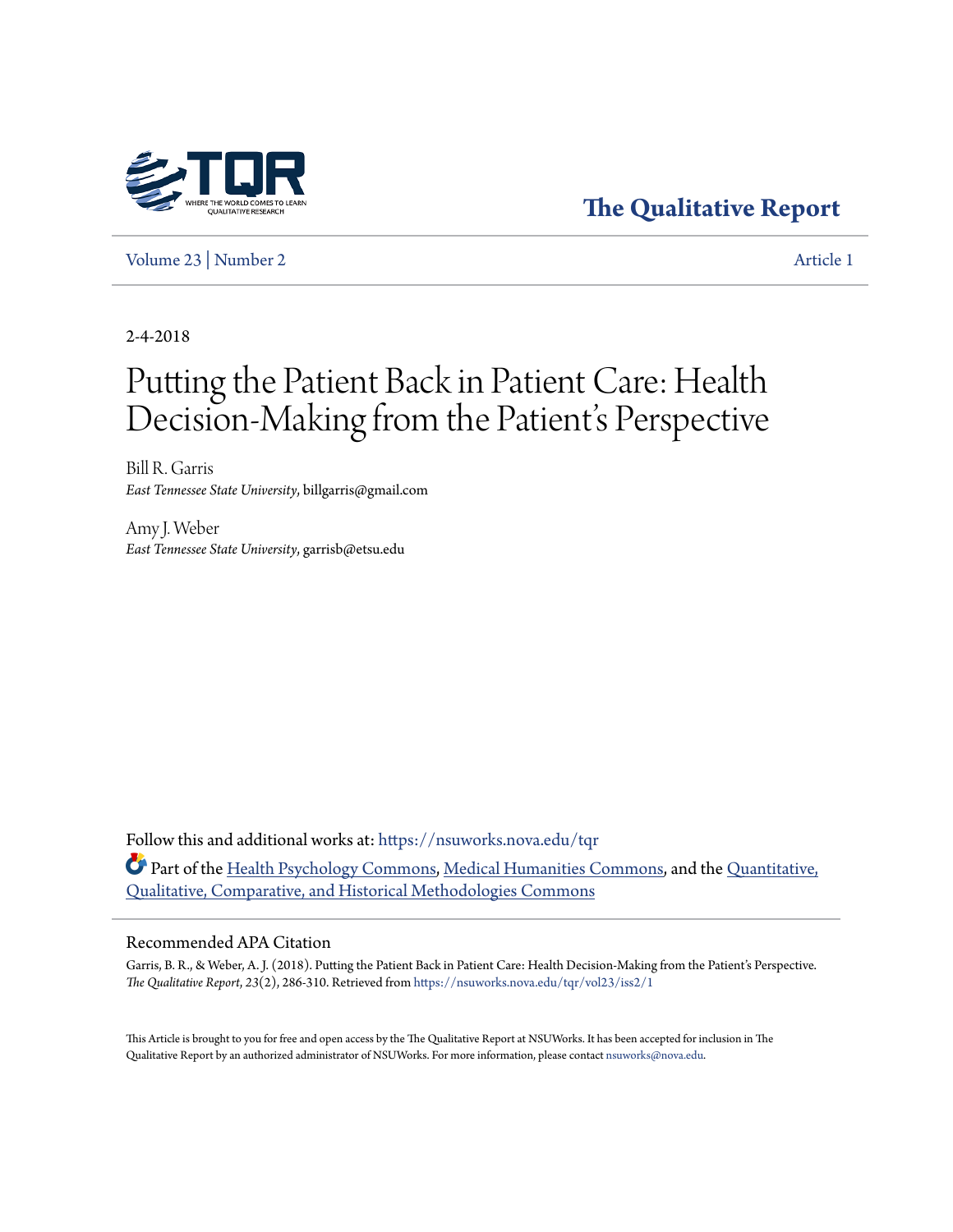## **Qualitative Research Graduate Certificate** Indulge in Culture Exclusively Online . 18 Credits **LEARN MORE** NOVA

### Putting the Patient Back in Patient Care: Health Decision-Making from the Patient's Perspective

#### **Abstract**

This research explored health decision-making processes among people recently diagnosed with type 2 diabetes. Our analysis suggested that diagnosis with type 2 was followed by a period of intense emotional and cognitive disequilibrium. Subsequently, the informants were observed to proceed to health decision-making which was affected by three separate and interrelated factors: knowledge, self-efficacy, and purpose. Knowledge included cognitive or factual components and emotional elements. Knowledge influenced the degree of upset or disequilibrium the patient experienced, and affected a second category, agency: the informants' confidence in their ability to enact lifestyle changes. The third factor, purpose, summarized the personal and deeply held reasons people gave as they made decisions concerning their health, eating and exercising. We propose this model, grounded in informant stories, as a heuristic, to guide further inquiry. From these stories, the patient is seen as more active and the interrelated influences of knowledge, agency, and purpose, synergistically interact to explain changes in health behaviors.

#### **Keywords**

Type 2 Diabetes, Health Decision-Making, Qualitative, Knowledge, Purpose, Agency, Relationships, Patientcentered, Lifestyle Changes, Adherence, Grounded Theory

### **Creative Commons License**

This work is licensed under a [Creative Commons Attribution-Noncommercial-Share Alike 4.0 License.](http://creativecommons.org/licenses/by-nc-sa/4.0/)

#### **Acknowledgements**

Declaration of Conflicting Interests: The authors declared no potential conflicts of interest for the research, authorship, and/or publication of this article. Funding: The authors received no financial support for the research, authorship, and/or publication of this article.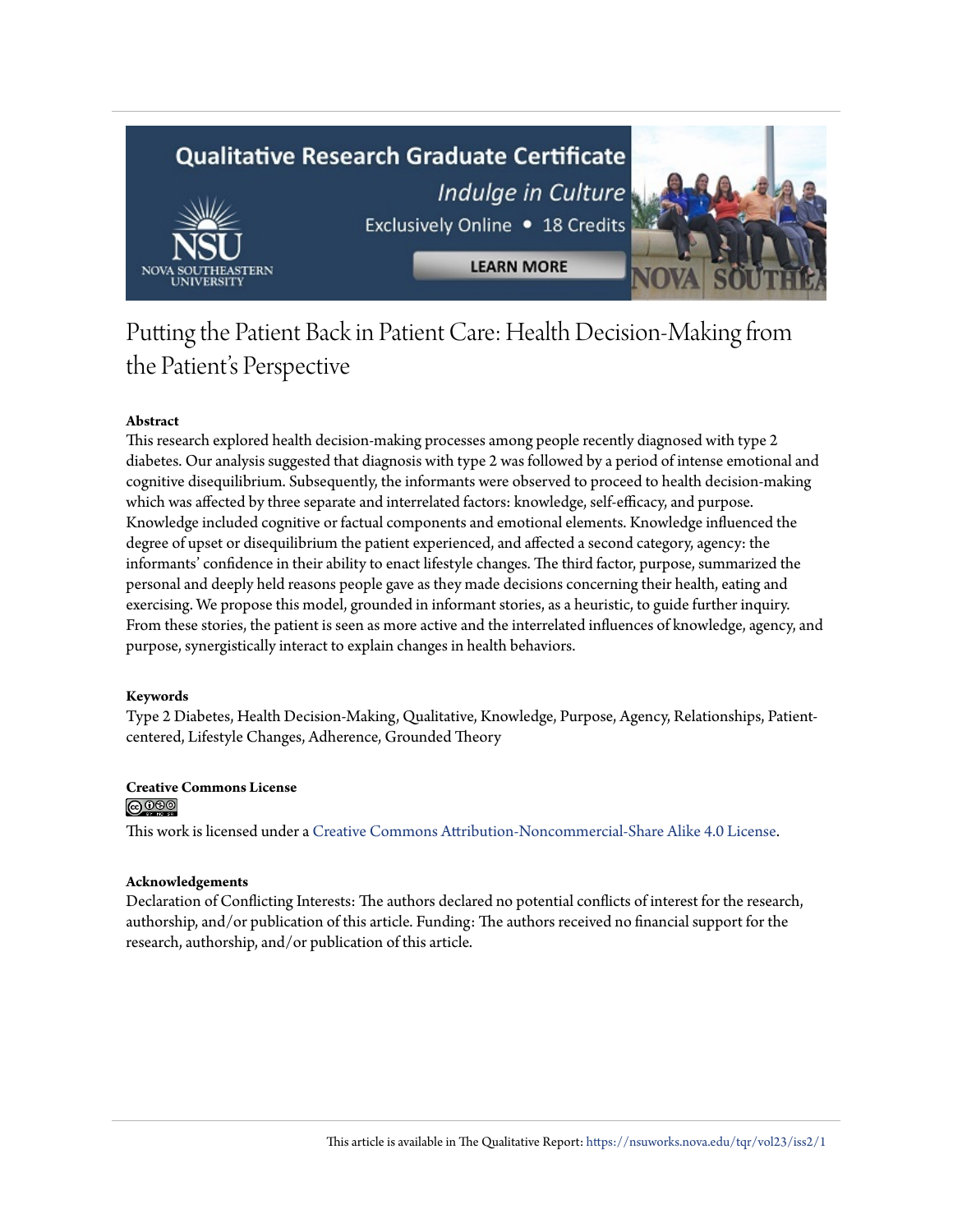

### **Putting the Patient Back in Patient Care: Health Decision-Making from the Patient's Perspective**

Bill R. Garris and Amy J. Weber East Tennessee State University, Johnson City, Tennessee, USA

*This research explored health decision-making processes among people recently diagnosed with type 2 diabetes. Our analysis suggested that diagnosis with type 2 was followed by a period of intense emotional and cognitive disequilibrium. Subsequently, the informants were observed to proceed to health decision-making which was affected by three separate and interrelated factors: knowledge, self-efficacy, and purpose. Knowledge included cognitive or factual components and emotional elements. Knowledge influenced the degree of upset or disequilibrium the patient experienced, and affected a second category, agency: the informants' confidence in their ability to enact lifestyle changes. The third factor, purpose, summarized the personal and deeply held reasons people gave as they made decisions concerning their health, eating and exercising. We propose this model, grounded in informant stories, as a heuristic, to guide further inquiry. From these stories, the patient is seen as more active and the interrelated influences of knowledge, agency, and purpose, synergistically interact to explain changes in health behaviors. Keywords: Type 2 Diabetes, Health Decision-Making, Qualitative, Knowledge, Purpose, Agency, Relationships, Patient-centered, Lifestyle Changes, Adherence, Grounded Theory*

Adherence to medical regimens is low, a significant problem when health and even life are at stake, and there is public concern regarding health care policy and cost (Leung, Carlsson, Colditz, & Chang, 2016). People may follow doctors' orders 70 to 80% of the time when treatment brings symptom relief (Buckalew, 1991; Conrad, 1985; Donovan & Blake, 1992; Nieuwlaat et al., 2014; Segal, 1993), but adherence decreases as symptoms become less acute and as regimens lengthen (Buckalew, 1991; Conrad, 1985; Donovan & Blake, 1992; Maningat, Gordon, & Breslow, 2015; Nieuwlaat et al., 2014; Sackett & Haynes, 1976; Segal, 1993). Efforts toward prevention are even less successful. Patients are estimated to follow through with lifestyle change only 15% to 30% of the time (DiMatteo, 1995; Hernández-Ronquillo et al., 2003). These findings are especially relevant for the management of type 2 diabetes, a costly metabolic disorder (NCD Risk Factor Collaboration, 2016; American Diabetes Association, 2013) that begins with only subtle symptoms and requires the person to enact changes to what they eat and how often they exercise. It would be beneficial to understand the conditions that influence a person's decision to adhere or not adhere to a prescribed medical regimen.

Efforts to research and understand health behaviors generally fall into one of two categories: compliance and health decision-making. The compliance literature tends to be quantitative and supports a view of the patient as the passive recipient of medical advice (Hernández-Ronquillo et al., 2003; Kardas, Lewek, & Matyjaszczyk, 2013; Stone, 1997; Vermeire, Hearnshaw, Van Royen, & Denekens, 2001). A much smaller number of studies approach the patient as empowered to make health decisions, and consults them on how they manage health concerns (Pound et al., 2005; Vermeire, Van Royen, Coenen, Wens, & Denekens, 2003). Viewing the patient as an active decision-maker and attempting to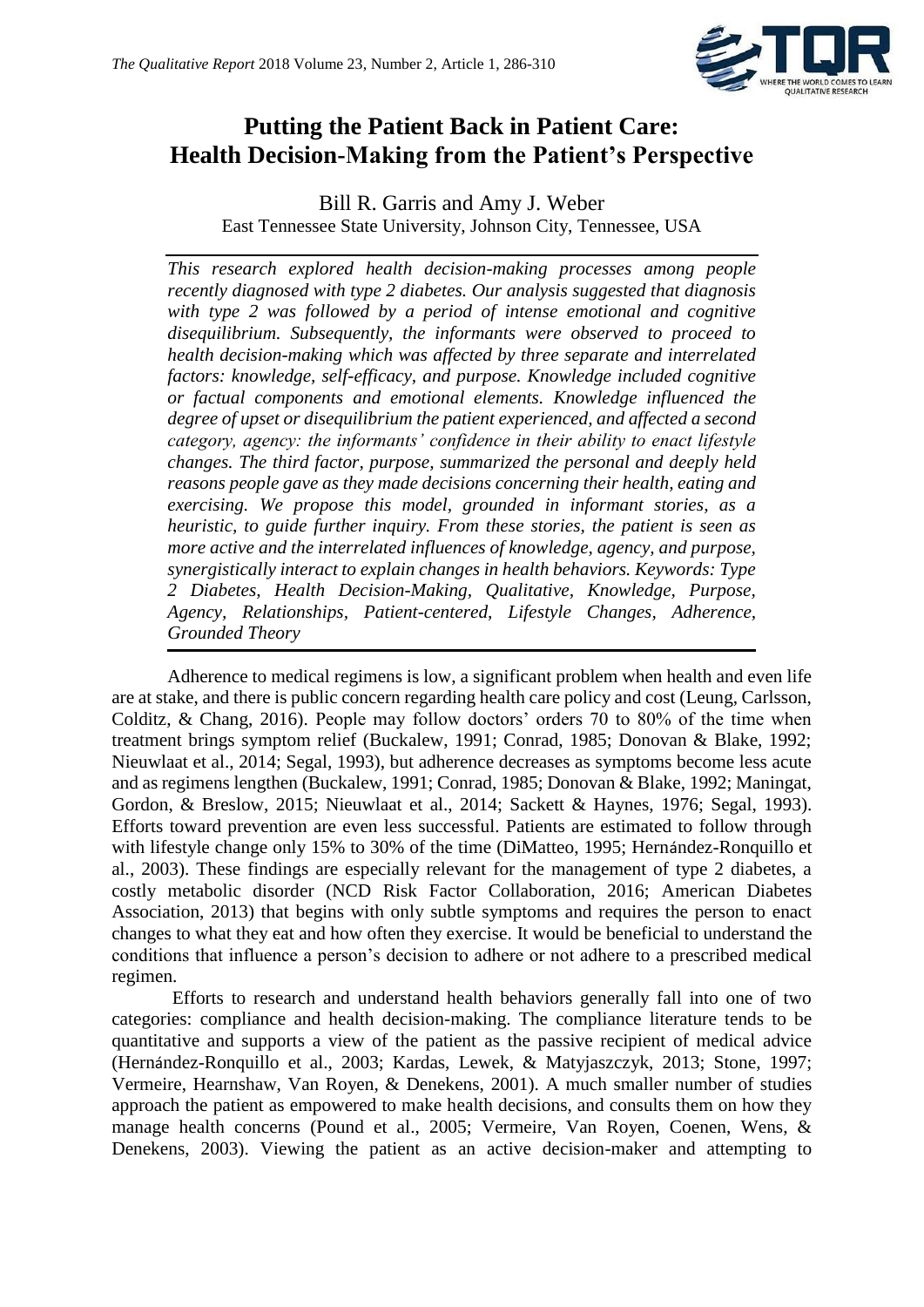understand health decisions from their view might reasonably provide some insight into how to help them more effectively, and improve their health and healthcare delivery.

The researchers interviewed people who had been diagnosed within the past two months with type 2 diabetes. This illness was selected for several reasons: a) the disease's growing international economic and personal cost (NCD Risk Factor Collaboration, 2016); b) personal interest of the researchers who have family members with type 2 diabetes; and, most of all, c) the treatment regimen, with its emphasis on healthful lifestyle changes, provided opportunity to explore what affects people's health decision-making. Our purpose in this research is to develop a model, grounded in patients' stories that may guide further research into health decision-making and adherence.

#### **Relevant Background**

Healthcare research constitutes a vast and growing body of knowledge. This section will provide some background on diabetes, which underscores not only cost and consequences of unmanaged type 2 diabetes, but also the benefits of intensive lifestyle intervention (ILI). We will also review the established models use to understand the patient and health decisionmaking, and consider more recent research on the experience of the patient.

#### **Diabetes: Disease and Decisions**

Diabetes has risen steadily in the United States. In 1948, about 1% of the population had diabetes. Current estimates are that 30.3 million people in the U.S., 9.4% of the population, have the disease (Centers for Disease Control and Prevention, 2017), while 382 million people globally are estimated to have diabetes (Aguiree et al., 2013). Roughly a third of those with diabetes are asymptomatic, undiagnosed, and untreated (Centers for Disease Control and Prevention, 2017; Dwyer-Lindgren, Mackenbach, van Lenthe, Flaxman, & Mokdad, 2016; NCD Risk Factor Collaboration, 2016).

The consequences and costs of diabetes are significant. Diabetes can lead to vision, kidney, and nerve damage (Centers for Disease Control and Prevention, 2017; Forbes & Cooper, 2013). Poor blood flow, along with neuropathy results in diabetics being 10 to 12 times more likely than the general population to have a lower-extremity amputation (Fosse et al., 2009; Gregg et al., 2014; American Diabetes Association, 2016). Additionally, neuropathy results in problems for the autonomic nervous system that include poor night vision, heat exhaustion, orthostatic hypotension, constipation, diarrhea, fecal incontinence, bladder dysfunction, and sexual dysfunction (Tesfaye et al., 2010). People with diabetes are also at higher risk of death from heart disease and stroke (Balcioğlu & Müderrisoğlu, 2015; Gu, Cowie, & Harris, 1998; Forbes & Cooper, 2013; Hayama-Terada et al., 2016; Mostafavi-Pour-Manshadi, Naderi, Dehghan, & Azizi, 2016; Paneni, Beckman, Creager, & Cosentino, 2013). Research in the past decade has found strong evidence for the role of insulin resistance in Alzheimer's disease (De la Monte & Wands, 2008; Ojo & Brooke, 2015). Diabetes not only damages health, it is also expensive. According to the American Diabetes Association (2013), one-fifth of healthcare dollars are spent on diabetes. The total cost of diabetes to the U.S. (healthcare, disability, lost work time, and early mortality) has risen from around \$100 billion (Goldberg, 1998; The National Institutes of Health, 1999) to \$245 billion (American Diabetes Association, 2013).

Although type 2 diabetes leads to significant health problems, lifestyle choices can influence disease progression. The landmark 10-year Diabetes Control and Complications Trial (DCCT) found that tight control over blood glucose resulted in a 75% reduction in eye disease, 50% reduction in kidney disease, and a 60% reduction in nerve disease among type 1 diabetics,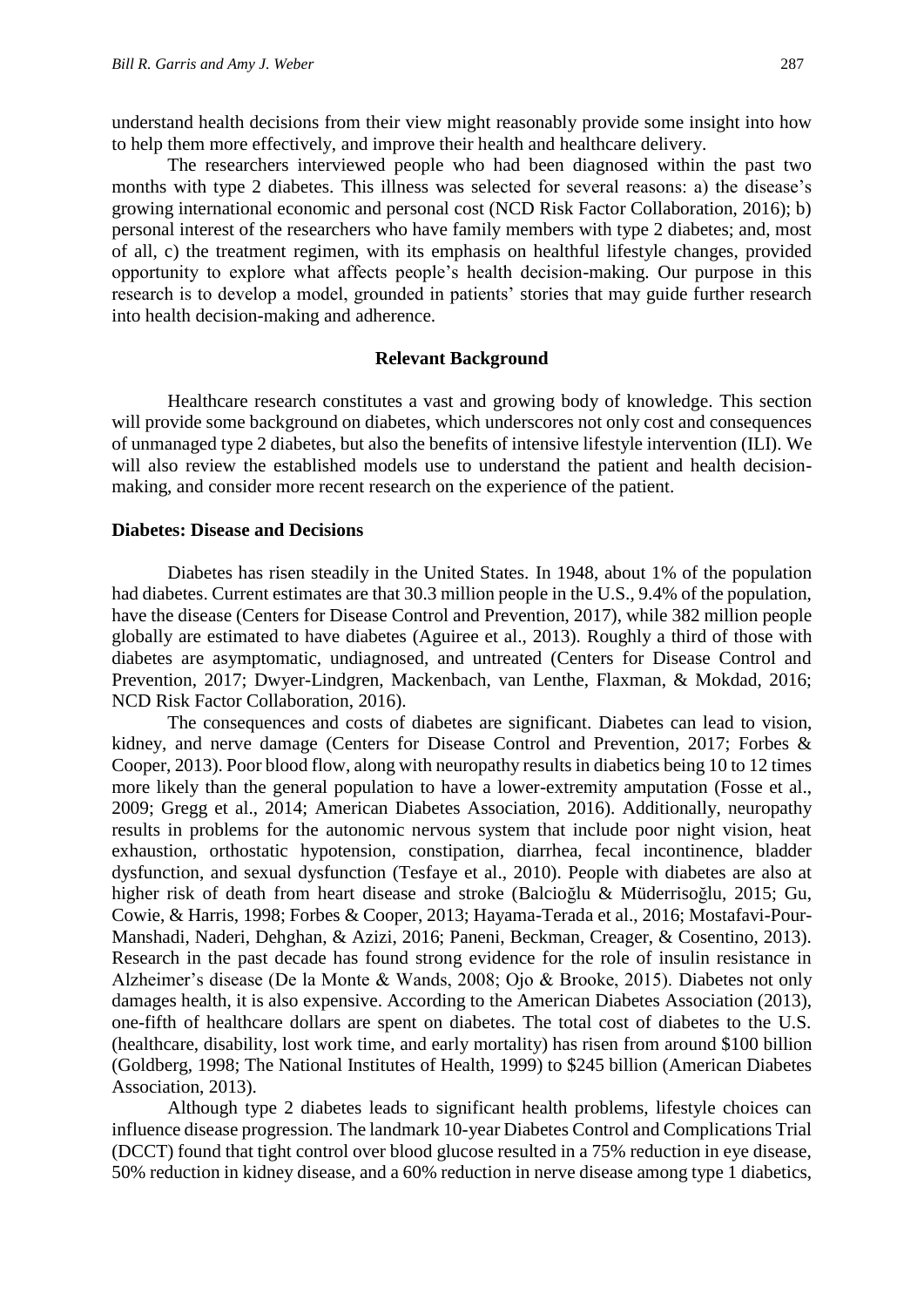with some healthful effects persisting at a thirty-year follow up (Diabetes Control and Complications Trial, 2016). It is generally believed that similar findings would apply to a population with type 2. To this point, research indicates that intensive lifestyle intervention (ILI) leads to significant weight loss and a remission of type 2 diabetes (Gregg et al., 2012), if not a corresponding reduction in cardiovascular disease (Celli et al., 2016; Després & Poirier, 2013; Look AHEAD Research Group, 2016). Other support for the importance of ILI comes from a meta-analysis from Alouki, Delisle, Bermúdez-Tamayo, and Johri (2016). They conducted a systematic review of peer-reviewed studies published between 2009 and 2016 and found that lifestyle interventions were a cost-effective approach to preventing diabetes. Although there are many significant consequences to unmanaged diabetes, evidence supports that it is possible to stop, or even reverse, its advance with lifestyle changes. Because of the significant benefits from ILI, it is important to understand how people make decisions about their health, and what factors influence their thinking.

#### **Models of Patient Behavior**

Healthcare researchers have developed several approaches to understand patient behavior. These models, and modern interest in understanding patient behavior, emerged in the 1950's (Rosenstock, 1974). In that decade, researchers developed more effective vaccines and the federal government worked to address gaps that existed in healthcare delivery in the United States (Hinman & Orenstein, 2006; Rosen, 2015; Rosenstock, 1974). However, despite improving treatments and effective vaccines, some people did not take anticipated steps to improve their health (Rosenstock, 1974). Social scientists then attempted to understand the person-as-patient and developed models to account for health decision-making (Janz & Becker, 1984; Rosenstock, 1974). Among the more significant are these six: the Health Belief Model (HBM), the Transtheoretical Model (TTM), Social Cognitive Theory (SCT), the Theory of Reasoned Action (TRA), the Theory of Planned Behavior (TPB), and the Health Action Process Approach (HAPA).

One of the earliest models (Rosenstock, 1974), the HBM focuses on beliefs and proposes a person will modify their behavior if: (a) they believe they are vulnerable to a particular illness; (b) the consequences of acquiring the illness are believed to be severe; (c) the benefits of reducing their susceptibility exceeds the barriers to or costs of the treatment; (d) there are cues to trigger the preventive health behavior; and (e) according to what are described as modifying social psychological, demographic and structural variables (Rosenstock, 1966). Of these elements, benefits and barriers have been found to best predict health behaviors (Carpenter, 2010).

The TTM, also called the "stages of change model," views behavior change as a naturally occurring process. Prochaska and DiClemente studied individuals who quit smoking and created a sequential process to describe steps they observed: (a) pre-contemplation, (b) contemplation, (c) preparation, (d) action, and (e) maintenance. The original model was expanded to explain a broad range of behaviors (Norcross, Krebs, & Prochaska, 2011; Prochaska & DiClemente, 1982, 1986; Prochaska & Velicer, 1997).

Bandura's (1986) SCT proposes that actions are the result of interactions from three interrelated factors: the person, environment, and behavior. The person includes cognitive factors such as beliefs, expectations, knowledge, and attitudes. The environment includes social norms and social support systems. The behavioral dimension includes skills, practice opportunities and self-efficacy (Glanz, Rimer, & Lewis, 2002). SCT is used broadly in the health sciences to explain and influence the adoption of healthy behaviors from condom use and abstinence, to physical exercise and health communication (McAlister, Perry, & Parcel,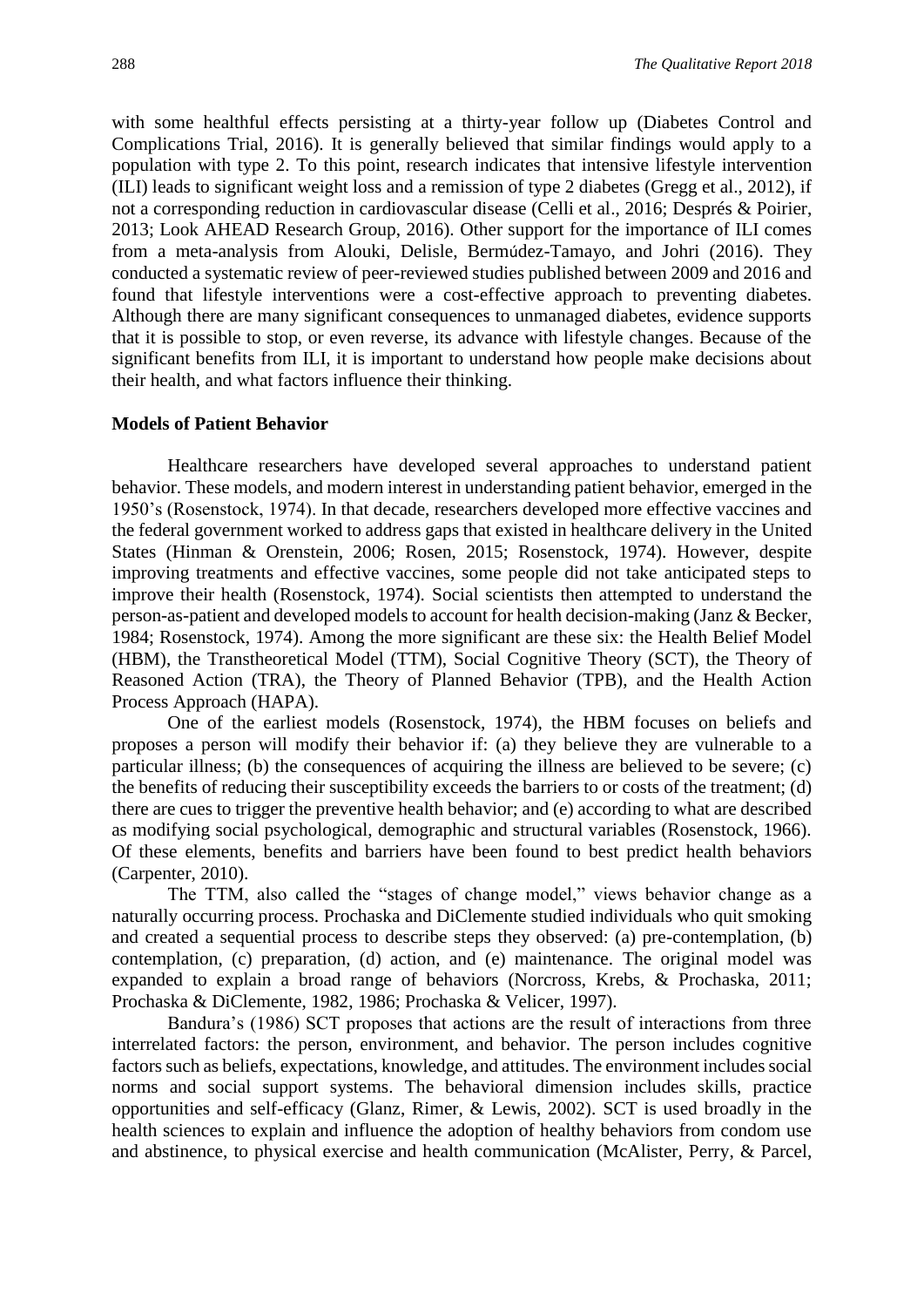2008; Patterson et al., 2008; Tougas, Hayden, McGrath, Huguet, & Rozario, 2015; Young, Plotnikoff, Collins, Callister, & Morgan, 2014; Zhang, Jemmott III, & Jemmott, 2015).

Other models emphasize rational decision-making. TRA assumes people gather information, think through consequences, and then act rationally (Ajzen & Fishbein, 1980; Fishbein, Middlestadt, & Hitchcock, 1994; Sheppard, Hartwick, & Warshaw, 1988). The TPB, also rooted in TRA, proposes behaviors are based on four influences of social cognition: intentions, attitude, subjective norms, and perceived behavioral control (Ajzen, 1991). The TPB has addressed health behaviors from physical activity and dieting (Nejad, Wertheim, & Greenwood, 2004; Sniehotta, Scholz, & Schwarzer, 2005) to consumer decision-making, environmental choices, and behavioral economics (De Leeuw, Valois, Ajzen, & Schmidt, 2015; Greaves, Zibarras, & Stride, 2013; Kautonen, Gelderen, & Fink, 2015; Montaño & Kasprzyk, 2015).

Finally, the HAPA (Schwarzer, 2008) is a more recent patient model. It emphasizes motivational factors and the intention to move forward with the behavior change (Schwarzer, 2008; Sheeran, 2002; Smith, Murray, Greaves, Hooper, & Abraham, 2014; Sutton, 2008). Other aspects of this theory, such as the assessment of risk, action planning, discernment of expected outcomes, and maintenance, are based on previous models such as the TRA, TTM, TPB, and SCM, as well as the Protection Motivation Theory (Rogers, 1975) and the Transtheoretical Model (Prochaska & DiClemente, 1982).

Our review of these models finds that each has strengths and weaknesses (Armitage & Conner, 2000). To summarize broadly, they focus on individual, cognitive processes. The patient experience and the decision to act is portrayed as the product of a series of steps, the careful consideration of pros and cons, or the result of a private, decisional process. It is a "highly individualistic view of decision making" (Siminoff & Thomson, 2016, p. 172) and Spring (2008) asserts health decision-making is critical and still not well understood by practitioners nor researchers. Thus this review of decision-making models provided some context but did not guide our effort. Our aim is to begin fresh, hearing about patient decisionmaking, from the voices of patients, as they contended with making lifestyle changes. This research does not argue against the utility of previous models nor attempt to replace them, but rather seeks to suggest other factors, grounded in patient narratives, for consideration.

#### **Research on Patient Decision-Making**

In August 2017, we conducted a literature review of scholarship maintained by the PsychARTICLES, PubMed, and Web of Science databases spanning the years of 2004 to 2017. Our first search contained the keywords *patient*, *decision-making*, and *diabetes,* which returned 780 studies. A second search using the keywords *patient*, *perspective*, and *diabetes* located 1694 studies. A closer examination of those studies found that relatively few considered the patient's perspective on life with diabetes and how they made decisions concerning ILI.

Some research addressed the conflict that exists between the doctors' goals for patients and the patients' rights to self-determination. Shortus, Kemp, McKenzie, and Harris (2013) interviewed healthcare providers and used a grounded theory approach to understand doctors' views of patient involvement in diabetes care planning. Providers described a tension between aggressively addressing health targets balanced against respecting patient autonomy and their right to make decisions about how to live their lives. A quantitative study using a questionnaire found that patients preferred shared decision-making versus doctor-dominated prescriptions. This was especially true among younger and better educated patients (Marahrens et al., 2017). Researchers in Kuwait have also tried to understand reasons for non-adherence to diabetes medication in an Arab culture. Their qualitative study involved interviewing physicians in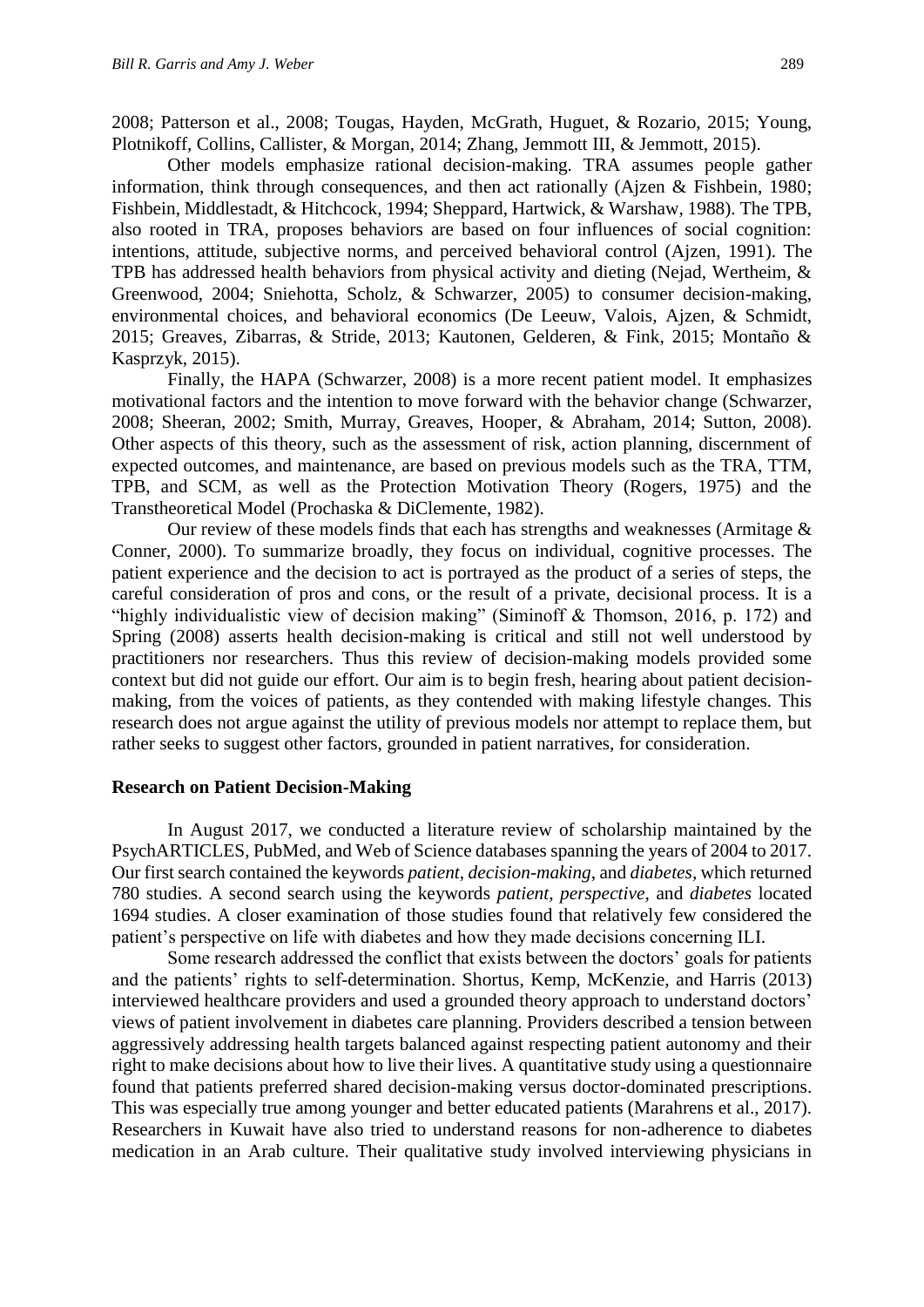Kuwait, and led them to conclude that physicians believe patients lack requisite understanding for effective health management (Waheedi, Jeragh-Alhaddad, Awad, & Enlund, 2017)

A small number of studies consider a more patient-centered view of illness and lifestyle change. Booth, Lowis, Dean, Hunter, and McKinley (2013) conducted focus groups with patients recently diagnosed with type 2 diabetes and health professionals in order to identify barriers and facilitators to ILI. Barriers included the following: difficulty changing lifelong habits, negative perceptions of the new regimen, the social impact of the required changes, a lack of knowledge about healthy living, motivation, and practical concerns such as food costs and access to gyms. Motivators were far fewer. Participants noted that feeling healthier and setting and achieving goals were facilitative. Also in 2013, qualitative research looked reasons emerging adults with type 1 diabetes, gave for non-adherence. Five of the eight participants interviewed reported consistently making choices to not follow their regimen. They explained their decision as being the result of burnout, following alternative standards, social support problems, or self-efficacy and emotional problems (Pyatak, Florindez, & Weigensberg, 2013). Johansson, Ekebergh, and Dahlberg (2009) described their phenomenological work concerning being diagnosed with diabetes. Their analysis of seven participants' writings revealed a fight to not *become* one's illness and a striving to manage the diabetes without the illness becoming an all-consuming concern. No research was located that looked at a process of health decisionmaking from a type 2 diabetes patient's perspective.

Diabetes is metabolic disease that has high personal and economic cost. Evidence supports that ILI, though challenging, can mitigate the progression of symptoms. Lifestyle changes may be prescribed by the physician, but they depend upon the patient. Our current understanding of the patient and health decision-making involves models that attempt to describe the process as a function of steps, decisions, catalysts and obstacles. Little research, however, considers the decision-making process from the perspective of the person recently diagnosed with type 2 diabetes. This study is intended to fill this gap.

#### **Researcher Context**

In qualitative research, the authors are part of the instrumentation, and can influence processes and outcomes (Maxwell, 2013). It is helpful, then, to know something of the authors' experiences with the topic.

**Bill Garris.** I am an Assistant Professor in Counseling and Human Services at East Tennessee State University. My academic and professional orientation draws strongly from marriage and family therapy. I am personally interested in health and nutrition and believe that, macrosystems challenges notwithstanding, individuals can make healthy lifestyle choices. At times my personal and professional interests merge in the area of family systems and health. Type 2 diabetes runs in my family and I have witnessed first-hand the negative health consequences of unmanaged type 2.

The catalyst for this particular project was when a first-degree relative and another close family member were both diagnosed. One family member made significant lifestyle changes which improved their and blood glucose levels; the other did not. I was very curious about what might account for the differences in how they both responded to the same diagnosis, information, and prescription for ILI. Inasmuch as diabetes has a genetic component, I also appreciate that I am learning for my future self what motivates lifestyle change. Other than this personal experience as a proximal outsider and being curious, I did not have many preconceptions about what to expect from the research and no insider perspective to the issue. The aim of the research was to describe from the patient's perspective what influenced their thinking and decisions early in the disease and to develop a model from this that might offer a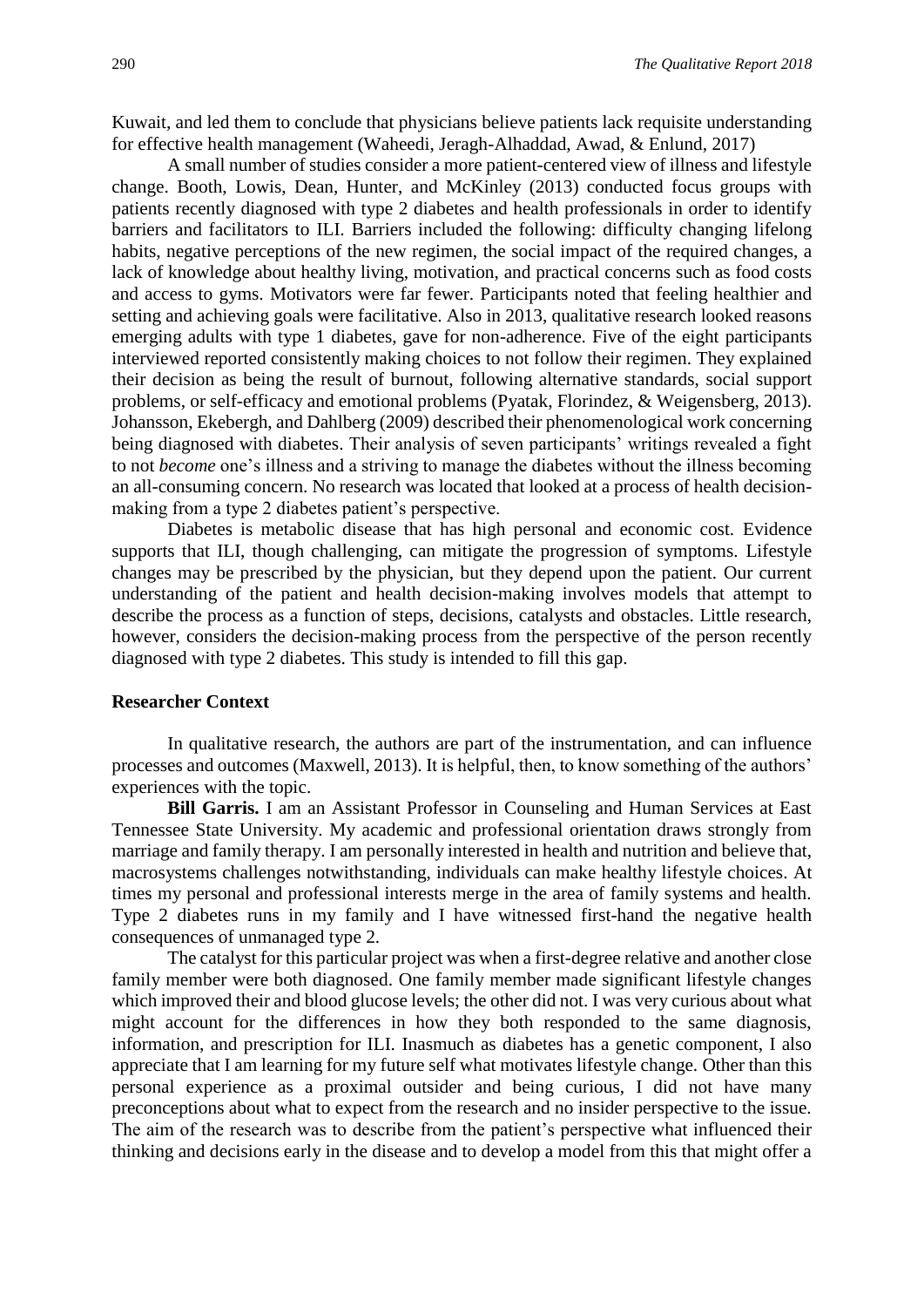more effective way for healthcare providers, and diabetes educators in particular, to motivate patient change.

**Amy Weber.** I am a doctoral student at both Arizona State University and East Tennessee State University, working towards doctorates in Behavioral Health and Public Health, respectively. My interest in health and nutrition stems from personal experiences and my educational background. I also have a keen interest in the behavioral attributes that both precede and supervene health decisions, as well as the implications of those behaviors. While earning my Master's degree in Public Health, I worked on a project to identify behaviors that cause children and adolescents to be predisposed towards overweight and/or obesity, and developed potential strategies for modifying these behaviors.

#### **Method**

#### **The Sample**

First, the research was approved by the Iowa State University IRB and the IRBs of two other hospitals that allowed their patients to be contacted for the research. We then reached out to healthcare providers associated with these hospitals in a Midwestern state and Southern state. After explaining the research and soliciting their cooperation, we gave healthcare providers brochures to share with patients. These brochures described the research to prospective participants in lay terms, and included a form the patient could return to their provider if they were interested in being contacted by the researcher to learn more about the research process. Return rates on the form were 15% and no demographic information was collected on people who did not return the form. We met with 27 who returned the forms.

Table 1. Demographics

#### **Gender N (%)**

| 9(43%)                                    |  |  |
|-------------------------------------------|--|--|
| 12 (57%)                                  |  |  |
|                                           |  |  |
| 1(5%)                                     |  |  |
| 6(29%)                                    |  |  |
| 11 (52%)                                  |  |  |
| 3(14%)                                    |  |  |
|                                           |  |  |
| 5(24%)                                    |  |  |
| 16 (76%)                                  |  |  |
| Relationship status at time of interviews |  |  |
| 14 (67%)                                  |  |  |
| 5(24%)                                    |  |  |
| 2(9%)                                     |  |  |
|                                           |  |  |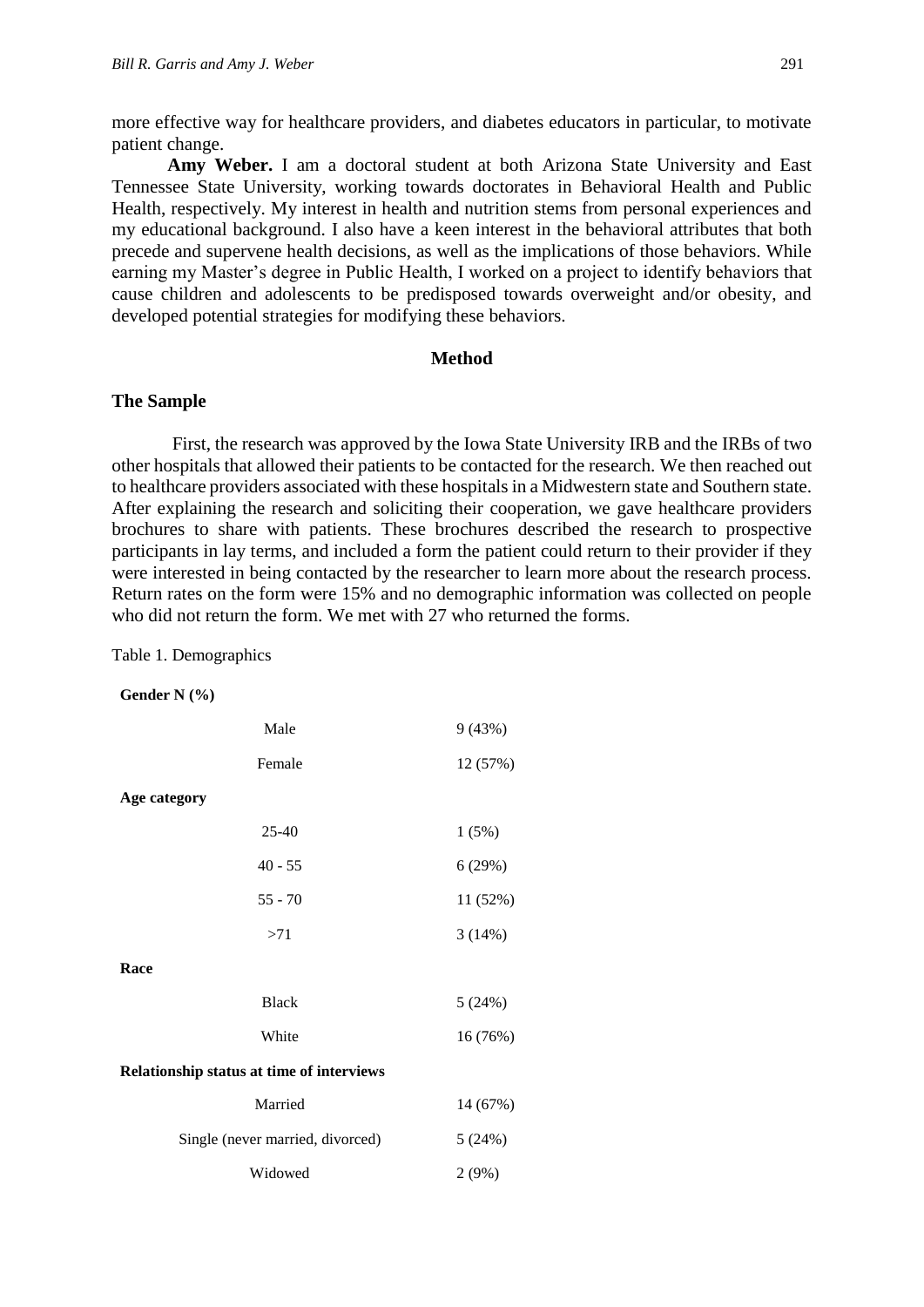Because the grounded theory study aimed to develop an understanding of how people made health decisions while they were in the process of adjusting to a new diagnosis, we used theoretical sampling around the principal criterion of having been diagnosed with type 2 diabetes within the past two months. Secondarily, we considered the informant's ability to communicate effectively. This was a more subjective judgment and we did not concretely identify what this threshold would look like. Of the 27 individuals contacted, three declined participation and three others were deselected because we determined that they could not explain themselves well. The remaining 21 participants provided sufficient data for category development and saturation. Of the 21, 13 were from urban and rural areas in a midwestern state, and eight were from an urban center in the Southeastern United States. Participant details are described further in Table 1.

#### **Data Collection**

Research design followed an iterative process of collecting and analyzing the data (Sparkes & Smith, 2014). After interviewing subjects, transcribing the interviews, coding and analyzing the data, questions would arise, leading the researchers back to the field to collect more data. Consequently, initial interviews tended to be more exploratory and generative. Inquiry later in the process invited comment on emerging categories, and data confirmation, particularly as categories became saturated.

The researchers generated data through semi-structured, face-to-face interviews. The interviewer began, asking "what actions that have you taken since the diagnosis," and followed with "what influenced those decisions?" There were other variations, such as "what motivates you to keep with the regimen," "tell me about when you get off track, and what is going through your mind in at those times," and "what is it that leads you to then conclude that you should get back on track?" The interviews were conversational and somewhat idiosyncratic as we followed where the informants led.

The interviews were audio recorded and transcribed verbatim, with participants' personal details deidentified. The transcripts were open coded, analysis of the coded transcripts led to further questions, and the researchers returned to the field. Ultimately, each informant was interviewed at least three times, while some were interviewed up to five times in order to conduct member checks, which helped to clarify or confirm what the researchers were finding in the data.

#### **Data Analysis**

Our approach to data analysis followed the grounded theory approach originated by Glaser and Strauss (1967) and refined by Strauss and Corbin (1994)*.* In grounded theory methodology, the coding and analysis processes are interrelated and referred to as open coding, axial coding, and selective coding (Strauss & Corbin, 1990). In the early stages of inquiry we focused on "open coding," that is, reading through the transcripts repeatedly and breaking the data down into tiny meaning units, while remaining noncommittal to an organizing narrative (Charmaz, 2014; Merriam & Tisdell, 2015; Saldaña, 2015). These codes were subsequently analyzed and written about in the transcript margins as part of the memoing process. Basic elements of the model took form when we grouped meaning units together and then collapsed into broader groupings called categories. We developed categories and then related them to one another in the process of axial coding. After we "opened up" the data and established links among the categories, subcategories, and properties, we engaged in "selective coding": developing a theory, based on the categories and their interrelationships, that described the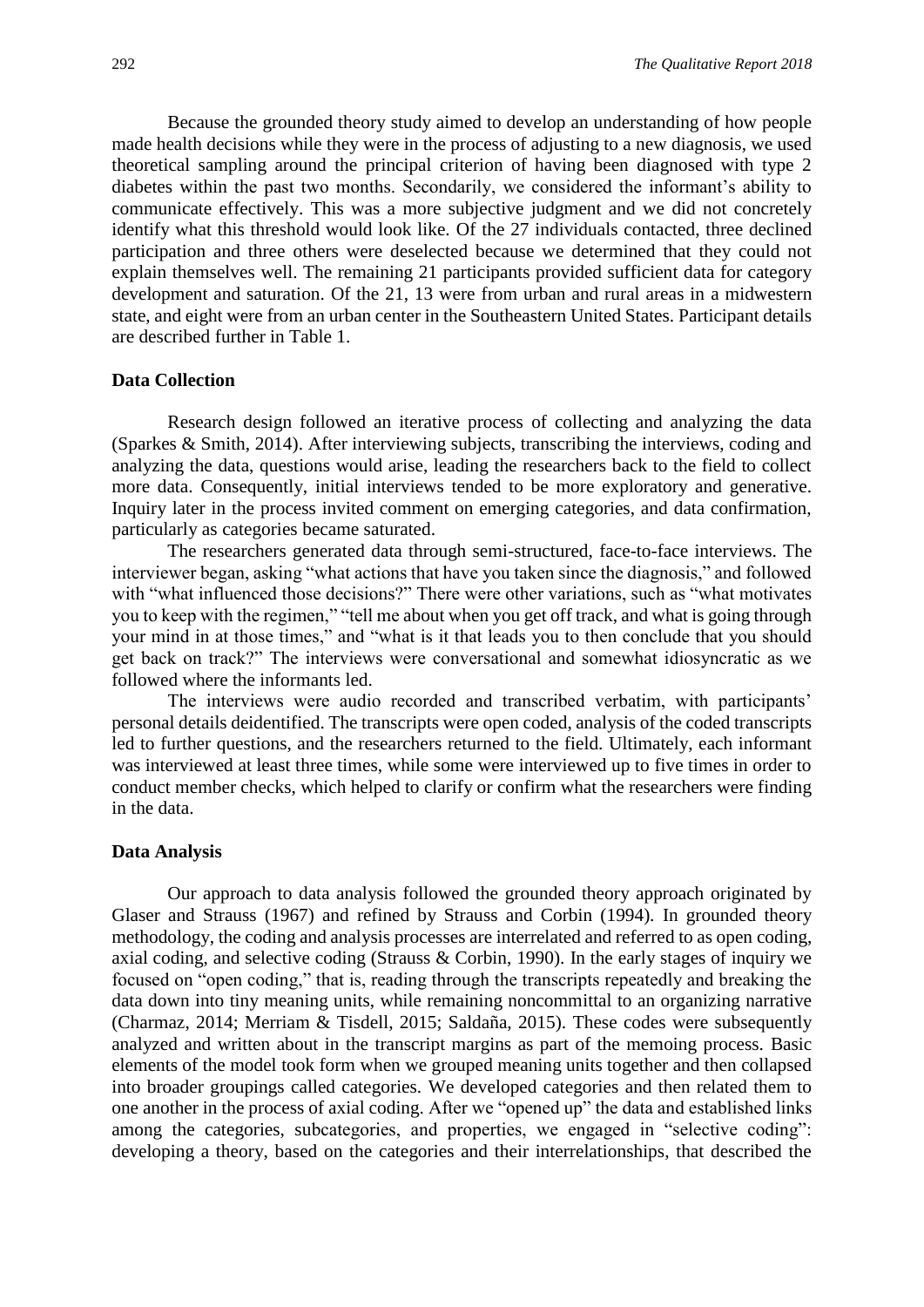phenomenon under investigation. The researchers were the instruments of analysis and we did not rely upon a qualitative analysis software program.

We used three specific tools to integrate and refine the theory. First, we put outlines of categories, subcategories, properties, and dimensions on cards and tried to conceptualize the emerging theory visually, demonstrating with proximity and distance how the categories interacted with one another. Second, we sought to aid integration by writing a storyline connecting the categories. Finally, we reviewed the story for internal consistency and logical development. When the development of properties and dimensions were inadequate, we reexamined the memos and transcripts, or returned to the field to gather more data. We carried out these step with two additional peer debriefers who read and discussed the transcripts and analyses along with us.

#### **Results**

The model that emerged from the interviews and analysis begins with disequilibrium ushering participants into a place of health decision-making (HDM), our central organizing category. HDM is then affected by three primary categories: knowledge, agency, and purpose. These categories not only influenced the HDM process, but also mutually influenced one another. For example, as a person had more, or certain types of, information about diabetes (knowledge), this enhanced their sense of control over the illness (agency). Alternatively, having a sense of agency or control over the events in one's life increased the likelihood that one would seek to acquire helpful medical information (knowledge). Thus, the categories were conceptually separate from one another, but interrelated. As we begin to share results, we will note again that transcripts were de-identified and names the reader sees are pseudonyms. Table 2 provides an overview of the concepts that emerged from the data.

| <b>Key Concept</b>   | <b>Definition</b>                                                                                                        |
|----------------------|--------------------------------------------------------------------------------------------------------------------------|
| Knowledge            | The information that the participants had about their<br>illness                                                         |
| Factual              | Information about the illness                                                                                            |
| Feedback             | Information specific to the person                                                                                       |
| Emotions             | An emotional response to diagnosis                                                                                       |
| Experiential         | Personal knowledge acquired from having witnessed<br>someone suffer                                                      |
| Agency               | A sense of empowerment over health that stemmed<br>from a belief that they could influence the outcome<br>of the illness |
| Possibility thinking | The view that health was not predetermined                                                                               |
| Mindset              | Acceptance of diagnosis with a certain amount of<br>resolve                                                              |
| Choice               | Locus of control and a perception of options                                                                             |

Table 2. Concepts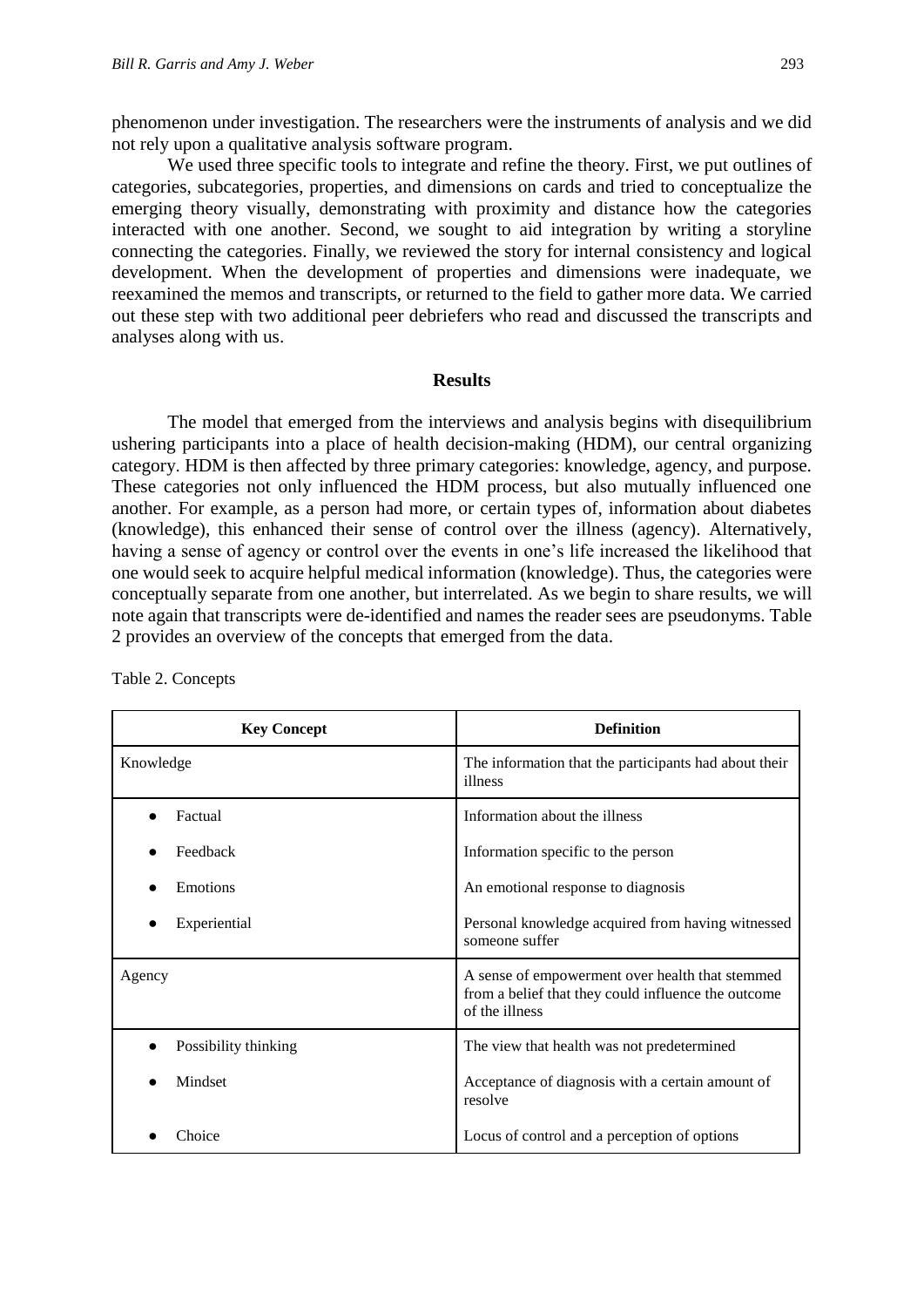| Purpose              | An existential-level reason for living that infuses life<br>with meaning and rationale for staying healthy |
|----------------------|------------------------------------------------------------------------------------------------------------|
| <b>Mission</b>       | A source of purpose that draws from a metaphysical<br>sense of calling one perceives in their life.        |
| <b>Relationships</b> | A source of purpose that variously draws from<br>caring for other people or avoiding imposing on<br>others |

#### **Disequilibrium: A Shock to the System**

As participants described the process of being diagnosed, nearly all experienced some degree of disequilibrium. Disequilibrium was both a cognitive and emotional response. Participants were, variously, concerned, shocked, afraid, and angry as they dealt with the new diagnosis and considered the changes required of them. The degree of disruption varied depending on the amount of prior knowledge they had about diabetes and the extent to which other concerns already claimed their attention (concurrent challenges), which served as intervening variables.

Only 3 of 21 participants had almost no prior awareness or knowledge about diabetes. Not having any context in which to understand their diagnosis, their reaction was muted and tentative. Illustrating the nonplussed response that accompanied a lack of background knowledge about type 2, Quinn responded, "Shit! [laughter]. Well, I didn't know anything about diabetes. I'm learning quite a bit. If I had known all about this and then found out, I probably would have been a little more upset that this had happened."

A moderate amount of diabetes knowledge was associated with a greater negative, emotional response. This was illustrated in several interviews. Participants' parents had died from diabetes-related causes. Friends had diabetes. The participants tended to evince more distress.

In contrast, higher levels of knowledge seemed to contribute to a more stoic acceptance as illustrated in the interview with Kelly, a healthcare practitioner.

Kelly: I diagnosed myself, basically. I was doing a screening program through the hospital. And two years in a row my fasting blood sugars came in a little high...Both of my parents are Type 2 diabetics, most of my aunts and uncles are, so it was just a question of "when."

Kelly's tone of voice, and acceptance or resignation, was echoed by others. More prior familiarity with diabetes seemed to lead to muted emotional response to the challenge.

Finally, people with stressors they deemed greater than diabetes seemed to minimize or mask the disequilibrating effects of the diagnosis. Bernice, 71, was just diagnosed with Type 2, but appeared unfazed. "...Just another one of those things that you cope with in life. I seem to be doing pretty well with it… I didn't really ask to have the diabetes, but I've got it and I accept that fact." She was much more concerned for her spouse who was living with Alzheimer's. In the months during which the interviews took place, her husband would also suffer heart attacks. Her flat emotional response served to illustrate how concurrent challenges were associated with more muted disequilibrium.

Diabetes management begins with a diagnosis, which often initiates disequilibrium. The degree of disequilibrium or upset was affected by prior knowledge about diabetes and other issues a person may be contending with simultaneously.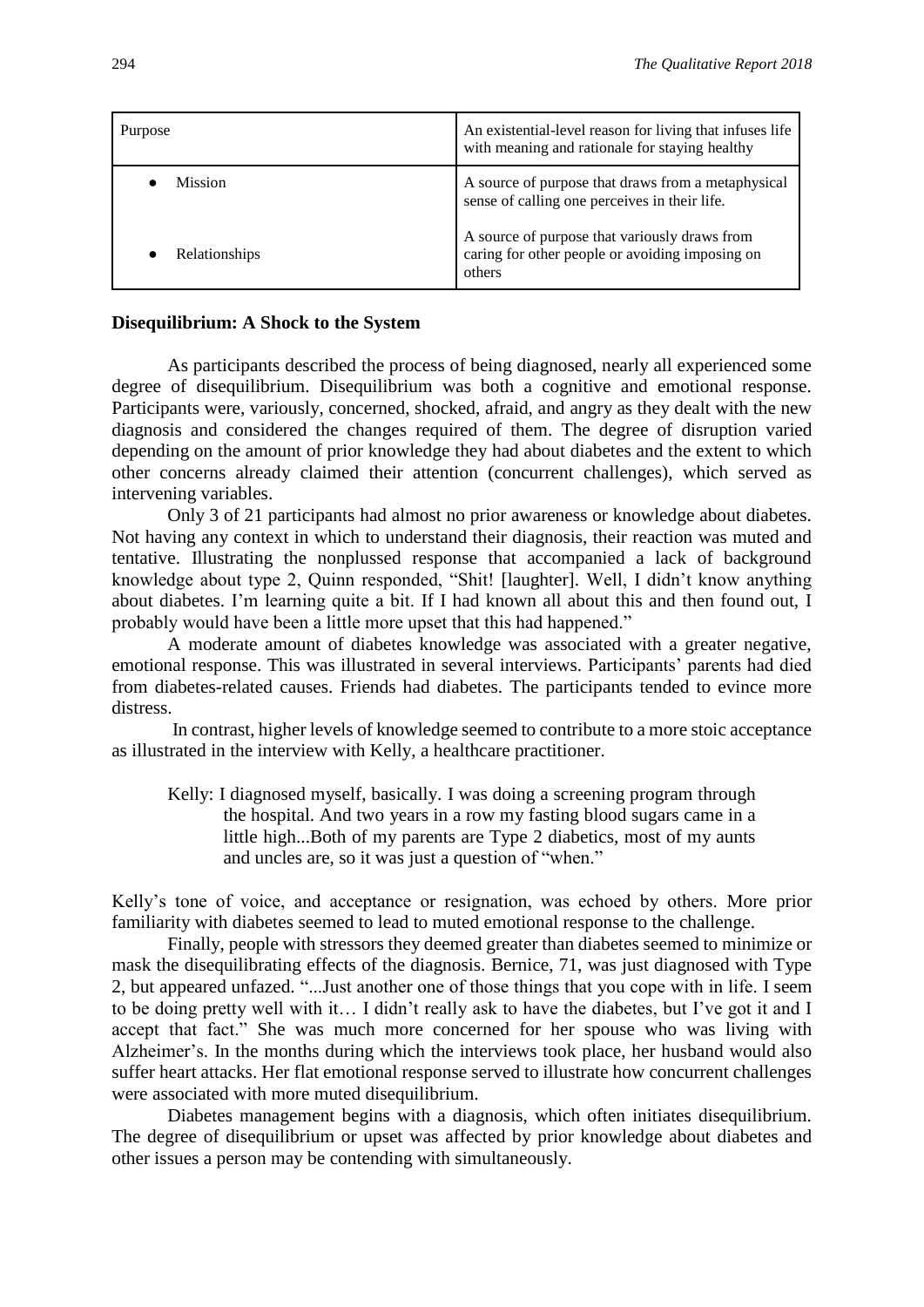#### **The Central Category: Health Decision-Making**

After disequilibrium, participants proceeded to make decisions about how to respond to being diagnosed. Health decision-making (HDM) came to serve as the central category for the investigation. When pressed to explain the reasons for the decisions they made, three broad themes emerged from the data: knowledge, agency, and purpose.

**Category one: Knowledge.** Knowledge referred to the information that the participants had about their illness. Interviews and analysis revealed four different subcategories of knowledge: factual knowledge, feedback, affective knowledge, and experiential knowledge. We consider each in turn.

*Factual.* Typically, being diagnosed with type 2 began a long educational process. Doctors provided pamphlets, clinics offered group classes and counseling, and hospitals hosted weekend-long seminars. Most people craved more information about their illness at this time. As Steve remarked:

Steve: I found that if you have information, you get over your fears initially and you get something you can do about it. And once I found something I could do about it, like exercise, I guess I just took it by the horns…. Let me say this. I wish that education would have started... the moment I got out of the doctor's office because I was just like a sponge.

Interviewees identified understanding the consequences of diabetes and practical steps to manage their health as important factors in decision-making. Four of 21 informants emphasized the role of factual knowledge in decision-making to the near exclusion of other factors. Patient education simply directed their actions. "[Change] is more about education," explained Sam. Information describing the course of disease progression, in particular, appeared to prime people for change. These participants indicated that a combination of early diagnosis, warning about future consequences, and concrete steps to avoid or delay those consequences were necessary and sufficient to prompt change.

*Feedback.* Feedback, a second type of knowledge, is information specific to the person. Informants frequently spoke about the role of feedback in shaping their actions. Feedback took two forms: symptoms and health numbers. Informants attended to symptoms and talked about "listening to one's body." Others were affected by official numbers. As Betty noted: "My A1C was 7 point something...Seeing it in black and white on paper. I saw my blood results back and there it was. ...It's black and white and you can't get away from it." Clear boundaries and quantifiable demarcations for health and illness served as signposts for participants.

*Emotions.* Emotions also influenced HDM. All participants discussed having some emotional response to diabetes, notably anger, sadness, and fearfulness. The emotions varied in intensity, and varied in the degree to which they moved informants to act. Although informants experienced anger and sadness as they contended with diabetes, fear was mentioned by 17 of 21 participants and was viewed to be highly motivating, a point illustrated in the comment from Betty: "Part of my motivation is fear of what will happen if I don't take care of it. And I think fear is a good motivational factor. It's in the back of my mind…"

Fear emanated from a variety of concerns: impotence, amputation, blindness, and death. Being older and unpartnered added vulnerability.

Mary: I guess vulnerable is the word I would use because I feel as though I am at risk. Something might happen, and I don't have anyone right here and I don't want to be a burden on the children. So I want to keep myself in good shape.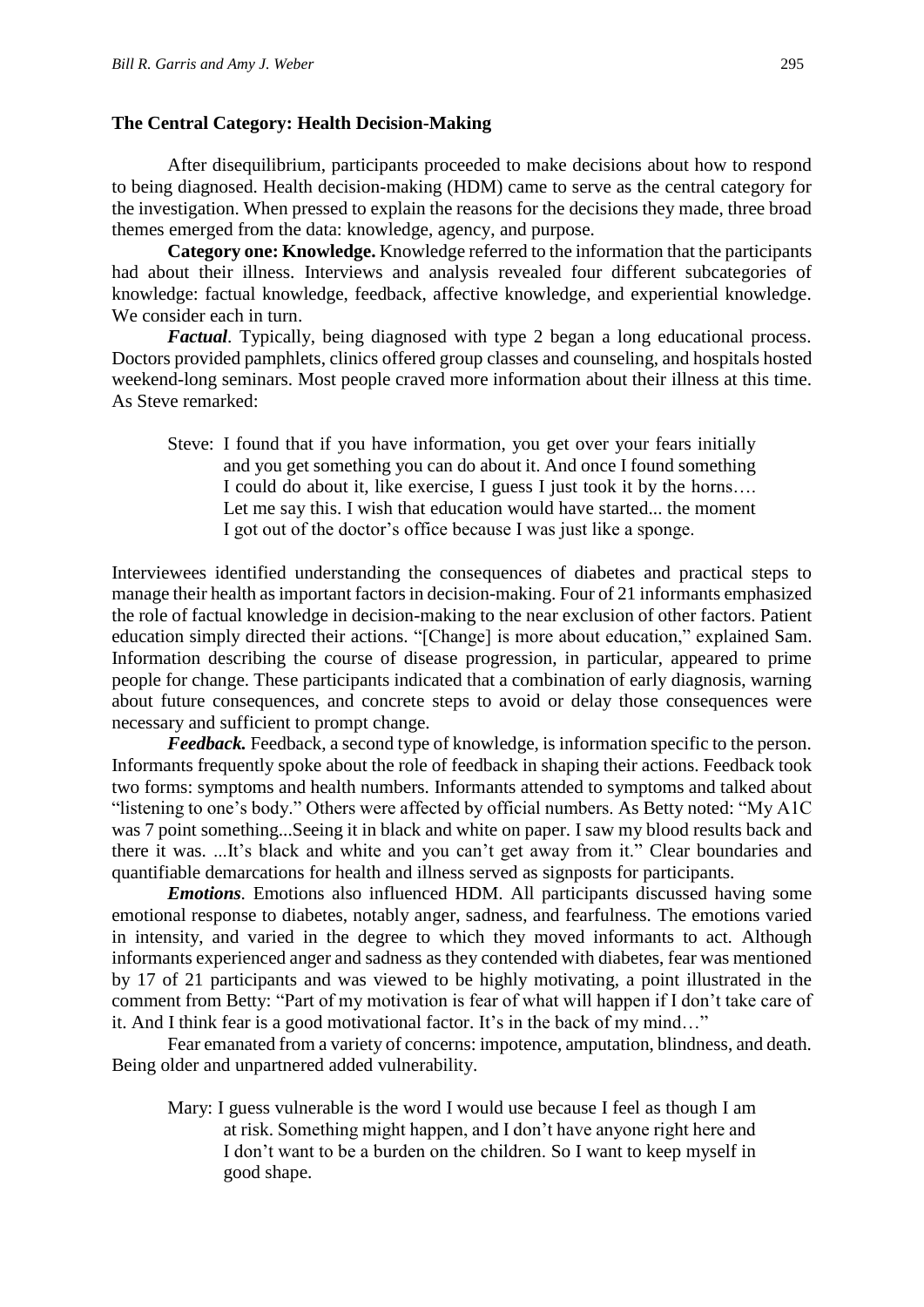Several other older, single females also echoed similar themes. A diagnosis, combined with being single, added to a sense of susceptibility and portended a loss of independence. Participants viewed this as highly motivating for lifestyle change.

*Experiential knowledge.* Finally, there was a fourth type of knowledge, acquired from having witnessed someone suffer through diabetes' consequences. This property, termed experiential knowledge, was closely associated with emotions, but separate and with different, non-overlapping indicators. Typically, experiential knowledge was marked by a vivid, disturbing visual image of someone close who was suffering the consequences of prolonged, poor diabetes management. Experiential knowledge served as a reminder and motivator to participants, and could be dimensionalized, like many other variables, along a continuum of "little effect" to "mobilizing."

Eighteen of 21 participants in the study were close to another person who had had diabetes. The salience of the experiential knowledge was affected primarily by the degree of injury the participant witnessed in the other person; needle sticks and amputations proved particularly vivid for participants. This is exemplified in Sally's explanation: "See these people out here (in the doctor's waiting room) with no legs, some with one leg; boy, that's the first thing that hits me. Then I see somebody taking a needle. Lord, don't let it come to that."

The different subcategories of knowledge were conceptually separate from one another, yet sometimes overlapped in an accumulating or synergistic way. Participants might describe seeing someone with a diabetic amputation (experiential) or seeing symptoms suggesting poor circulation (feedback) and then having great fear (emotional knowledge) and seeking resources (factual knowledge) about how to manage their health. The different types of knowledge were separate, and yet could combine to influence HDM.

**Category two: Agency.** The second category affecting HDM was agency, referring to a sense of empowerment over the illness and ability to slow the progression of the disease. Agency was supported by three subcategories: 1) "possibility thinking," in which participants perceived their future was undetermined and pliable; 2) "mindset," which was reflected a resolve a person had in addressing their illness; and 3) "choice," the extent to which a person felt capable to make decisions about their situation.

*Possibility thinking.* Participants with a higher degree of agency demonstrated a quality in their thinking described as "possibility thinking." An open prognosis, a future "not yet determined," or even future uncertainty seemed to empower participants. In contrast, forecasts and predictions seemed to foster passivity and resignation. Steve, among others, illustrate this open, possibility thinking through the use of multiple, conditional "if" statements. "If I take care of myself, if I exercise and eat right, I can manage it and it's not going to kill me. It isn't going to prematurely kill me if I take care of myself." Others communicated a similar "therapeutic uncertainty" through the use of "maybe" in their personal depictions of prognosis.

In a somewhat extreme illustration, Debbie demonstrated the power of "uncertainty" as she described starkly contrasting interactions with two different healthcare providers. She began by describing what might have been a factually accurate, if disempowering, prognosis given by her first physician. "My last checkup I had numbness in one foot… (the doctor) ... said it looks like you are going to lose your foot. It scared me. I left his office crying." Debbie decided to get a second medical opinion and relayed her experience to this other physician. This second physician did not promise a cure, but instead pronounced a therapeutic uncertainty: "it may or may not advance; we don't know." Debbie responded in a much more empowered manner toward her illness. Participants who believed the future was undetermined tended to believe they held the power to affect that future.

*Mindset*. In addition to describing "possibility thinking," informants who demonstrated agency described a certain mindset that went along with this sense of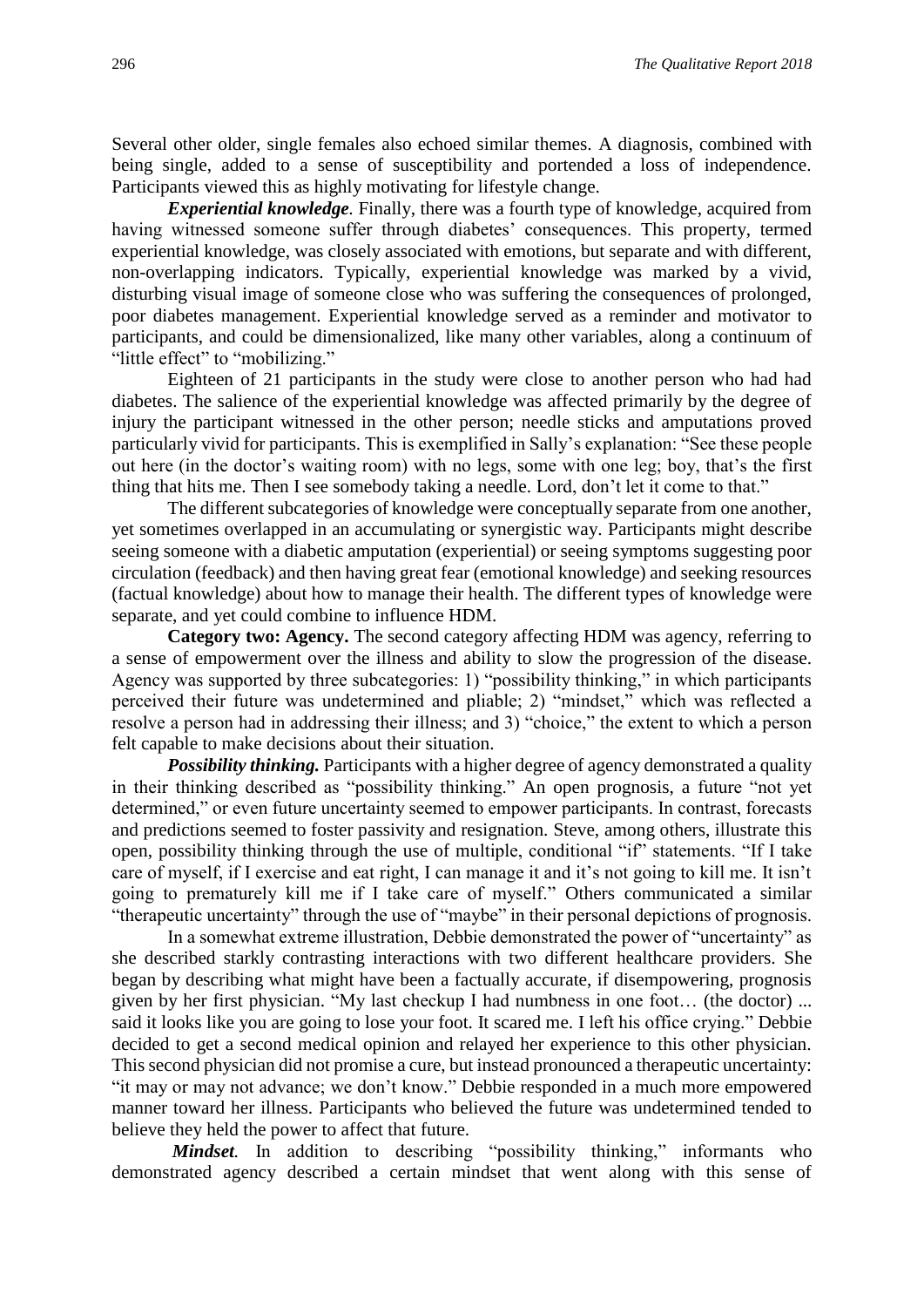empowerment. They used words and phrases like "acceptance," "how I see it," and "knowing I can do certain things" with resoluteness. Many informants accepted their new task of diabetes management with a certain amount of resolve, and, notably, a lack of emotional distress. Kurt captured the cognitive aspect of this subcategory through his use of the term "mindset," an idea that would become the in vivo code for this concept.

- Kurt: I guess I changed the next day, to be right truthful with you. It just needs to be done. … That's all you can do.
- Int: For you the change was mostly a matter of intellect?
- Kurt: Mindset.

When informants spoke of "mindset" it had a dispositional quality about it; accepting and responding to situations was a natural, unreflective, and instinctual response for high agency individuals and seemed to reflect a general approach to life.

*Choice.* The third category that facilitated agency over the disease was "choice." For participants to develop a sense of empowerment with their health, it helped to not only have gritty, determined resolve, but a course of action to take. Choice contained two important properties: locus of control and the perception of options. Locus of control (Rotter, 1954; Wallston & Wallston, 1978) reflects the extent to which an individual ascribed decisionmaking power to themselves or to other factors. Some interviewees felt their ability to make healthy decisions was overwhelmed by a variety of circumstances while others identified with an internal locus of control. Evan described falling short of his goals and blamed weather, finances, lack of diabetes recipes, and time for all conspiring to keep him from exercising or eating well. At the other end, participants with a more internal locus of control spoke to prioritizing.

Sam: I think that a person determines the state of their health more than anything else. And with this you optimally have a lot of control. It is something you really can work with. I think you can get to a certain level [of busyness or preoccupation with work] and don't care of anything and let things just sort of fall where they will. I think that can be a factor…. I think priorities is a better way of expressing it. You put your health above other situations. You take care of your own health needs first.

A second important property of choice was the perception of options. Whereas locus of control described an attribution of decision-making power, perception of options was a mental assessment of what choices could be made. People might view that they had no choices to make; they simply had to act. Others thought they had great latitude. The hospital where Mary received her diabetes education emphasized that patients have choices. On the face of it, "choices" might seem to empower the patient and reduce reactivity to being told what to do. However, it is not clear that this served people well. Mary appeared to be awash in choices. Mary claimed to have made some changes to her diet, but her emphasis on choice appeared to increase her angst.

Mary: Today was teacher appreciation day and the PTA brought in little ice cream sundaes for everyone. Well, I went ahead and ate one because if I sat there like a martyr I would have been really miserable. And I really wanted it.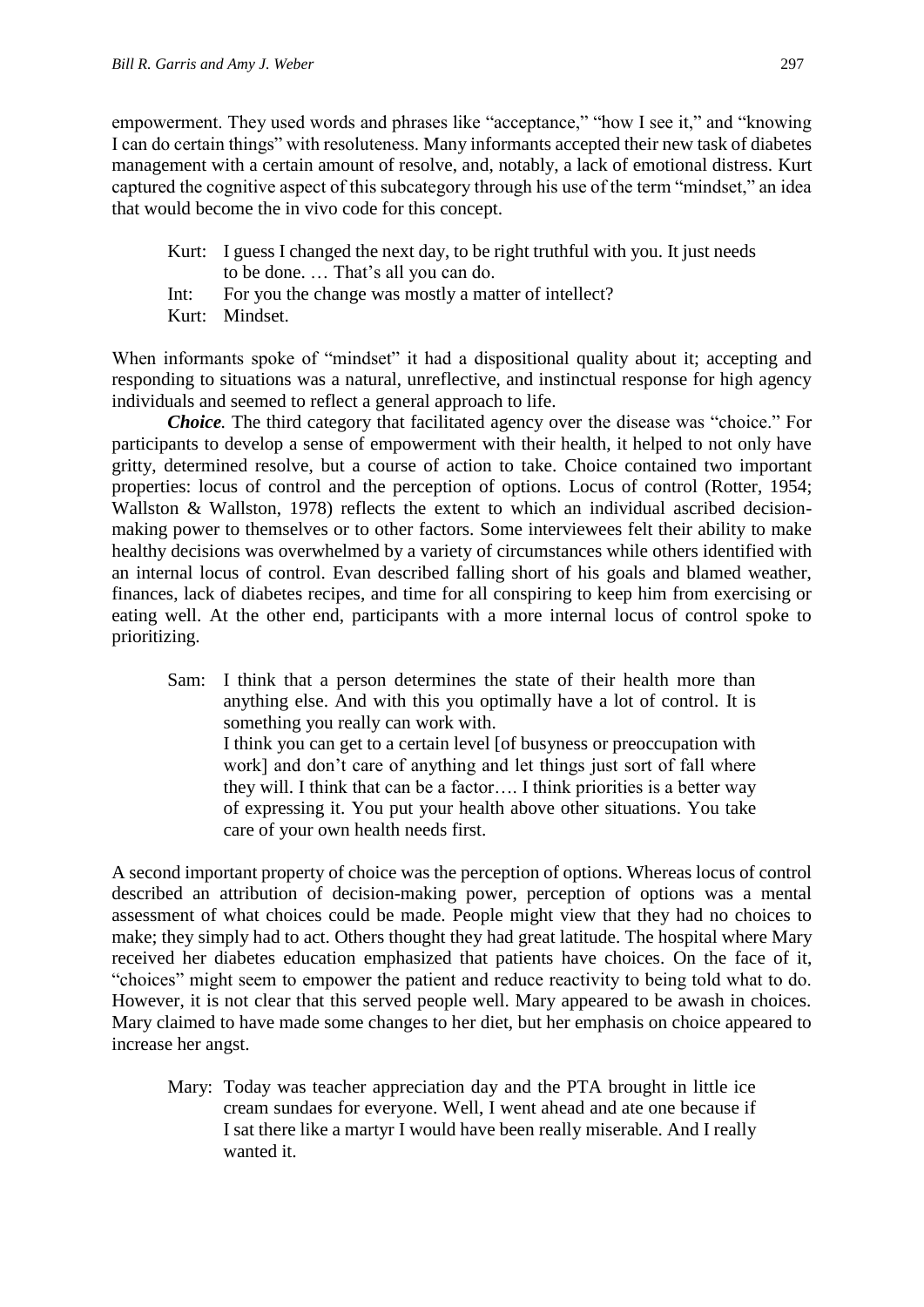On the other hand, participants who applied more rigid rules to their diet made healthier choices and, significantly, with less emotional turbulence. Regarding diet, Steve stated matter of factly, "I didn't think I had a choice. I still don't."

The property "perception of choice" shared some common characteristics with the subcategory "mindset." In both cases, whether they had many choices or no choices seemed self-evident to participants, parts of an invisible, presuppositional lens. Also similar to "mindset," people who believed the only option was lifestyle revision indicated less emotional distress over their initial diagnosis and less torment over each day's choices.

Participants varied in the extent to which they believed they had options in managing their health. The five participants who reported the most significant change to their lifestyles did not allow themselves to consider they had choices. Others believed they had many options, deliberated each decision, and anguished over what they denied themselves. At least in this sense, having a reduced perception of options appeared to be associated with more successful diabetes management. Agency, with its components of possibility thinking, mindset, and choice, emerged as a second category affecting HDM.

**Category three: Purpose.** When people talked about HDM, they often invoked "purpose." It provided some existential-level reason to stay alive and well, and which influenced their health decisions. The category of purpose had two properties: mission and relationships. Purpose generally emanated from two sources. First, participants spoke of spiritual underpinnings and invoked "God," "faith," or "plan," which we will call "mission." A second source of purpose was found in relationships.

*Mission*. We define "mission" simply as a reason for living. One third of participants indicated that they viewed health and faith as intertwined. Ted, who has a leadership role in his church's youth ministry, connects faith to living as he explains, "God wants me to do something down here. He would have taken me a long time ago in certain situations if He didn't." Mission infuses life with meaning, and provides raison d'etre to be healthy, as poor health interferes with one's calling.

*Relationships.* For Ted and others, "doing what God wants me to do" is interlocked with relationships; caring for others is the mission. Indeed, 18 of 21 participants mentioned relationships when they described their motivation to remain healthy. Relationships predominantly referred to family (16 of the 18). Spouses were mentioned, but more often children and grandchildren provided a sense of purpose and imparted greater resolve to stay healthy. Betty illustrates, "My youngest is only 24. I'm going to stick around a long time in good health. I want to be at his graduation." Another informant spoke so endearingly of how her "children" needed her that it eluded the researchers for much of the first interview that she was referring to nieces and nephews. Informants often identified their children as factors that motivated them to be well.

Relationships frequently revolved around the highly valenced notion of "need" or "caregiving." "Need" in this study was defined as contributing uniquely and vitally to the welfare of others, and helping others seemed to be the fundamental ingredient of relationships affecting HDM. The more the participants believed they were needed by others, the greater the healthful incentive they ascribed to the relationship. Sally described feeling responsible to protect nieces and nephews in a dangerous world and to see them succeed. Believing she played a unique and indispensable role in the welfare of others made those relationships important, gave purpose, and energized health-related decisions.

"Need" also cast a similarly motivating, but negative, pall: a fear of being "in need" of others. Typically this was couched in terms of being "a burden" to family. Although it was purposeful and productive to give help to others, it was flatly unacceptable to receive help from the same. Christine articulated thoughts voiced by many others: she maintained her health because she did not wish to live a nursing home. A picture window in her apartment overlooked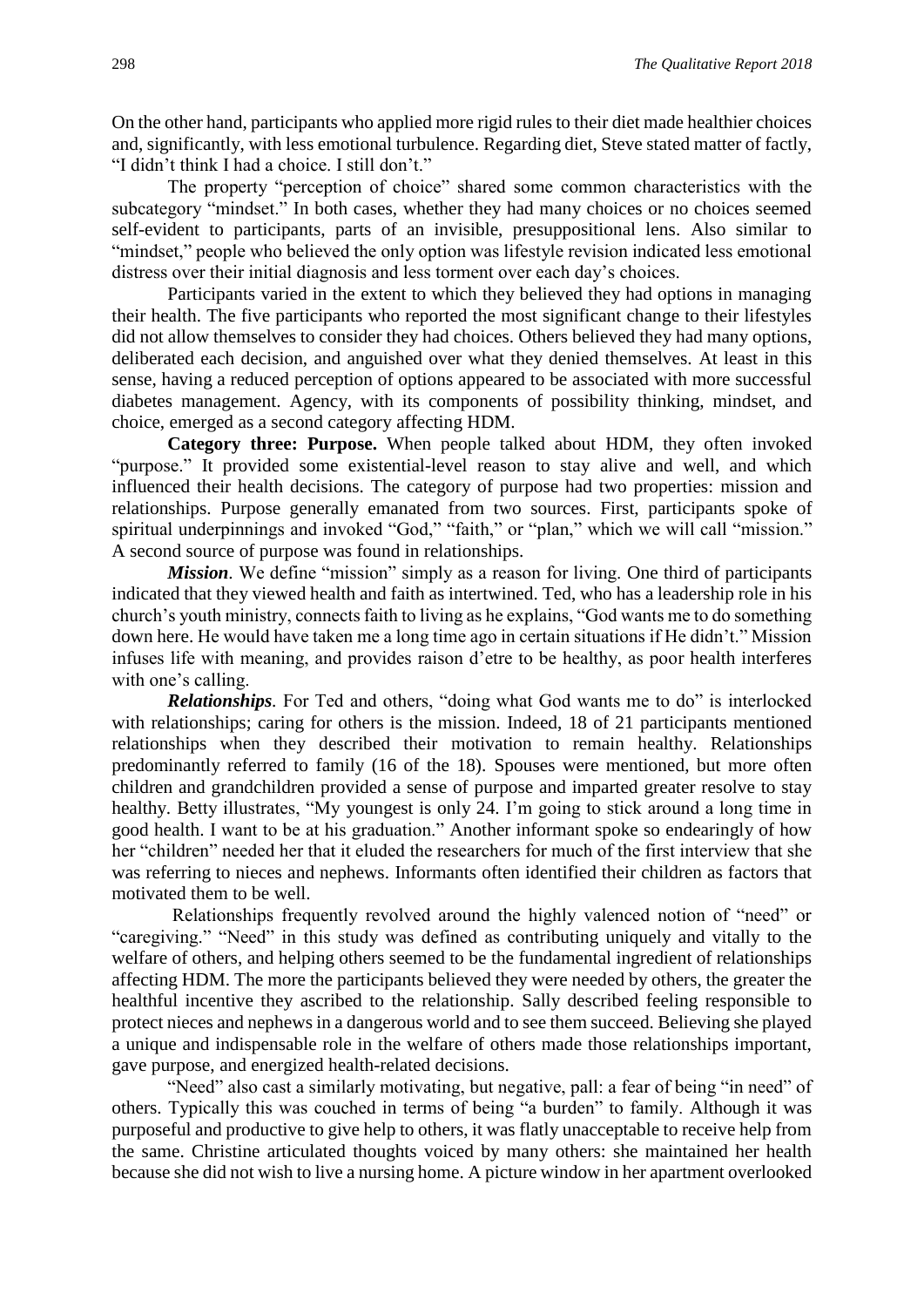a convalescent home, regularly reminding her of this possibility. Living with family was not an option in her mind:

Christine: My kids have got their own life. They don't need to worry about a mother in a nursing home. And there's no way I would go live with my kids rather than [a nursing home]. NO. Their lives are their lives…. They [my kids] don't need this.

As participants talked about what influenced them to make health decisions, purpose proved important. Mission, having some reason for living that was larger than oneself, was one facet of purpose, and this often occurred in context of relationships, a second facet. Informants were motivated to take care of themselves when they believed that they were needed by others, but a fear of needing others and being dependent also presented compelling reasons to take care of their health.

#### **Discussion**

#### **A Grounded Theory Model of Factors Affecting Patient Decision-Making**

Our purpose in this research was to consider factors that people, recently diagnosed with type 2 diabetes, said were involved in their health decision making process. We sought to develop these categories in a way that authentically captured and honored participants' voices. We also considered how the categories disequilibrium, knowledge, agency, and purpose worked together to affect health decision-making. This portion summarizes and reviews the model that emerged from the interviews.

Upon being diagnosed, participants experienced disequilibrium, a significant change to self-perception and emotional upset. Disequilibrium was affected by the amount of prior diabetes knowledge and also any other concurrent challenges the person might be experiencing. Three factors were found to mute disequilibrium: extensive knowledge or very little prior knowledge about diabetes, and other crises. Moderate diabetes knowledge and an absence of other crises were associated with more disequilibrium. This initiated a process of health decision-making, which was affected by three other primary categories with greater theoretical heft: knowledge, agency, and purpose. These categories conspired to influence how people made health decisions.

The category "knowledge" reflected what the participants knew about diabetes. It had four properties: feedback, information, experiential knowledge, and affective knowledge. These properties reflected differences in how the participant came to acquire the knowledge and also variations in arousal generated by the knowledge.

Feedback referred to a factual self-knowledge about the effects of diet and exercise on health. Proximal blood glucose levels might influence the immediate decision to snack or not, while the more durable measures, such as the A1c and weight, provided more general guidance concerning the effects of choices. Participants with agency and purpose would use this information to guide their actions.

Information, often conveyed through pamphlets or diabetes education classes, helped participants understand how to manage their illness. This study, however, did not find that information by itself was strongly motivational. It formed options, but did not compel participants to take one path or another. However, research data suggested that information was associated with a reduction in fear, as participants learned actionable steps they could take to manage their health.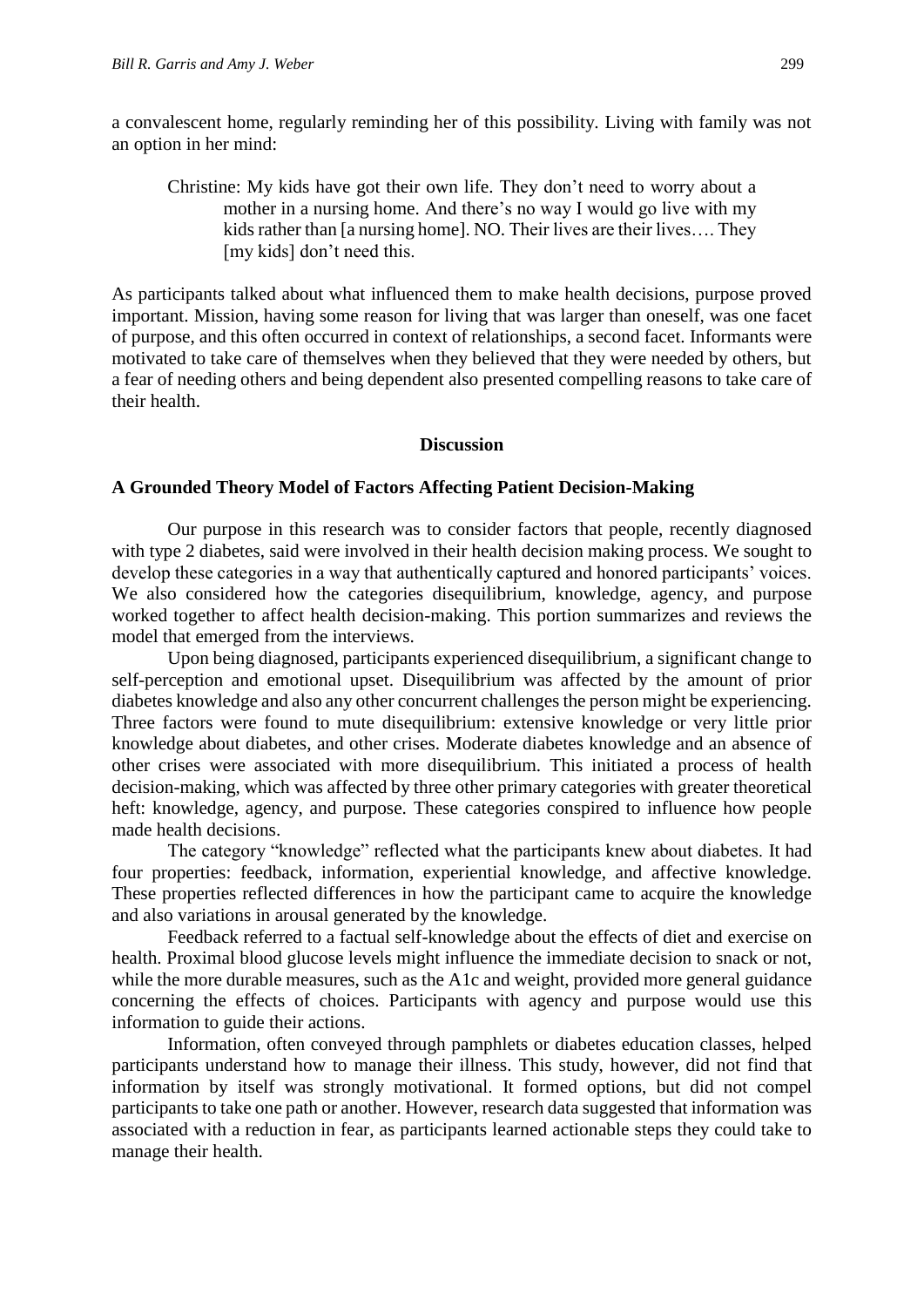Other forms of knowledge were marked by heightened arousal and motivated action. Experiential knowledge, knowledge that was less informational and more personal, increased distress. Participants vividly recalled others' experiences with diabetes-related blindness or amputations, which usually led to fear, which we are calling an affective knowledge. Thus, an increase in negative experiential knowledge contributed to an increase in emotional knowledge. Among the four properties of knowledge, emotional knowledge may have the most influence on health decision-making; fear appeared to contribute significantly to successful lifestyle change.

Movement also required agency, a sense of empowerment over their health that stemmed from a belief that they could influence the outcome of the illness. This emergent category was termed "agency," instead of self-efficacy, because it arose from in vivo code and because of an intent to avoid imposing theory or constructs a priori upon the data. A participant perceived agency as a result of three factors: 1) possibility thinking, 2) mindset, and 3) choice. As participants experienced greater indeterminacy regarding disease prognosis, reflecting "possibility thinking," and greater resolve (mindset), their sense of empowerment increased. Participants who perceived too many choices experienced diminished agency and tended to fret over their options. But knowledge and agency alone were insufficient to induce change; participants needed to have a reason or purpose for their efforts.

Purpose emerged from two places: a sense of mission and relationships. First, many participants held a spiritual view that imparted meaningfulness to their lives. This provided a positive reframe for hardship and minimized the perceived unfairness and immobilizing anger that sometimes accompanied the diagnosis. For some, this perspective also offered a sense of control and empowerment, though other participants indicated that faith was irrelevant in their diabetes management. Second, relationships with others and being needed by others made it important to stay healthy. There was some evidence that as the relationship became more equal and mutual, the perception of purpose diminished a roughly equal amount. An overview of the model is represented in Figure 1 below. In this model, arrows are used to represent an influencing relationship. Knowledge, purpose, and agency each influence one another, but the addition of more arrows made Figure 1 overly complex.



*Figure 1.* The major themes.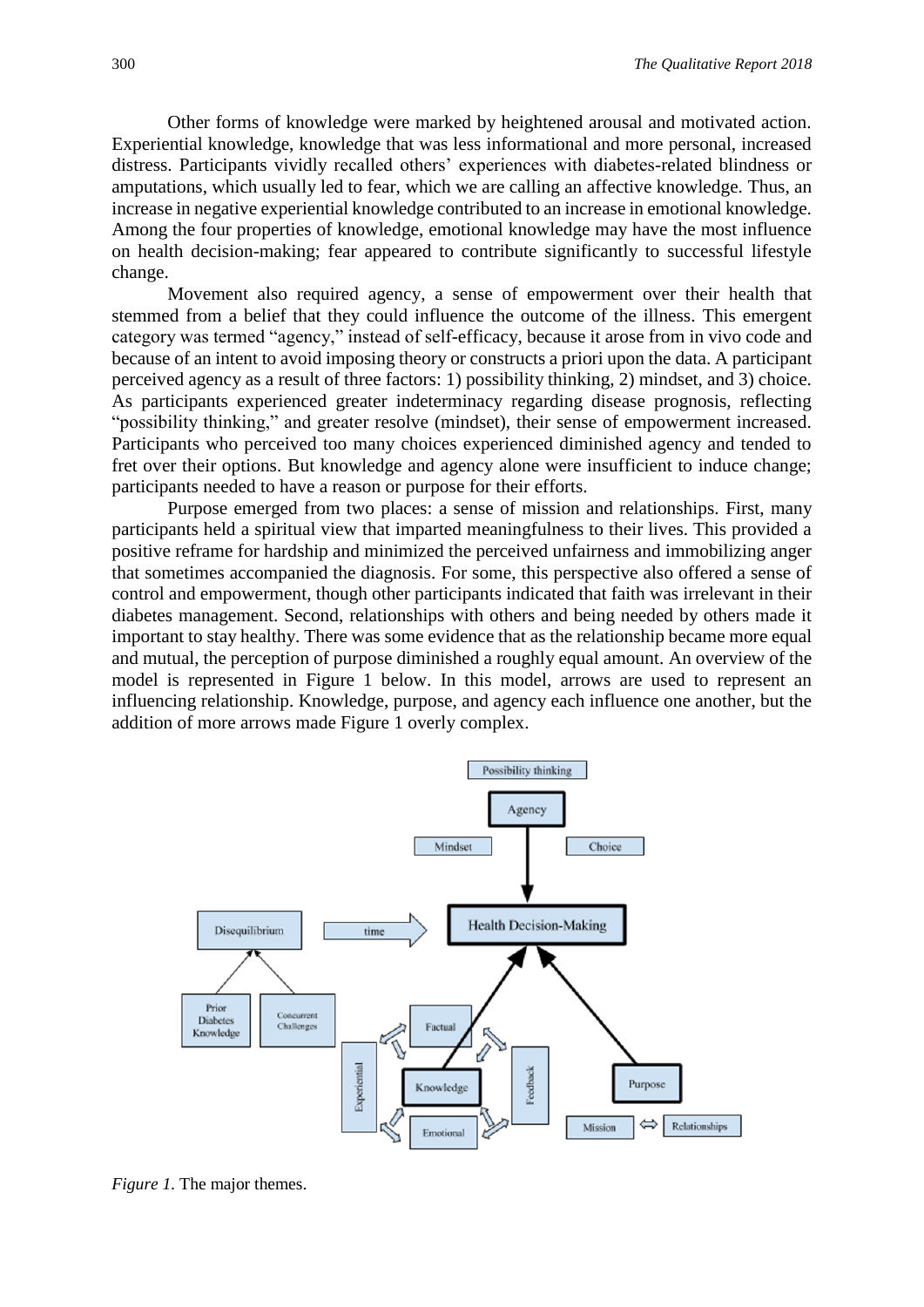#### **Findings in Context**

This grounded theory emphasizing knowledge, agency and purpose integrates well with other constructs from social sciences: (a) Bandura's construct of self-efficacy, (b) recent research into the demotivational aspects of choice, (c) Dweck's work on "growth mindset," and (d) the construct of eudaimonia.

The construct of agency overlaps somewhat with Bandura's idea of self-efficacy (1977b). Self-efficacy, a cognitive component within Social Cognitive Theory that has been used broadly to explain the adoption of healthy behaviors, refers to an optimistic, realistic belief that one has the power change their situation by taking adaptive action (McAlister, Perry, & Parcel, 2008; Patterson, Mausbach, Lozada, Staines-Orozco, Semple, & Fraga-Vallejo, 2008; Tougas, Hayden, McGrath, Huguet, & Rozario, 2015; Young, Plotnikoff, Collins, Callister, & Morgan, 2014; Zhang, Jemmott III, & Jemmott, 2015). Bandura (1977a) also noted that social learning theory emphasized the "informative function of physiological arousal" (p. 199). Although fear and anxiety were generally viewed to impede self-efficacy, he recognized that emotions sometimes function to steer a person away from certain consequences. Time and again in this research, participants identified fear as mobilizing.

Second, participants seemed to fare better, reporting more success in making healthy changes while also reporting less emotional distress, when they believed they had no choice but to follow the new regimen. This is consistent with writings by Schwartz (2000), reviews by Kinjo and Ebina (2015) and research by Iyengar and Lepper (2000) who found that too many choices impeded people's abilities to make decisions. Of note, Vohs et al. (2014) conducted an experiment which found making choices taxed ego and depleted subsequent selfcontrol.

Finally, Carol Dweck has found that a growth mindset, the view that intelligence or other skills are malleable, is associated with improvement in those skills. This contrasts with a fixed mindset or the view that the skill is more of an unchanging trait (Dweck, 2006). This is somewhat resonant with the finding that an indeterminate future energized healthful decisionmaking over views that health outcomes were already determined. Dweck's research and model focuses on an internal trait being fixed or not; our findings drew attention instead to the future being fixed or flexible.

Finally, these results align with findings on the importance of relationships for health and eudaimonia, or well-being. The interviewed informants frequently noted that they were motivated by their personal relationships. Other research finds that relationships, notably marriages, affect health (Birditt, Newton, Cranford, & Ryan, 2015; Holt-Lunstad, Smith, & Layton, 2010; Robles & Kiecolt-Glaser, 2003; Robles, Slatcher, Trombello, & McGinn, 2014; Uchino, 2006). This research drew attention to the importance of being needed by others to give, help and assist. This overlaps with research on an Aristotelian construct called "eudaimonia," which is loosely understood as human flourishing (Fowers, 2005, Fowers, 2016; Ryff, 2014). Eudaimonia, or flourishing, often occurs in the context of giving relationships (Fowers & Owens, 2010; Ryff, 2014; Schwartz, Keyl, Marcum, & Bode, 2009; Schwartz & Sendor, 1999) and research has found it to be associated with positive health (Ryff, 2013; Ryff, Singer, & Love, 2004). This model supports the view that relationships and meaning or purpose, matter a great deal to the patient as the make choices that affect their health.

Our theory of health decision making shares some features in common with patient care models and other general models that explain changes in health behaviors. However, it deviates from these models by not focusing on a sequence of stages, cognition, or balancing costs and benefits. Instead it takes into account the complex, interrelated influences of knowledge, agency, and the generally overlooked construct of purpose.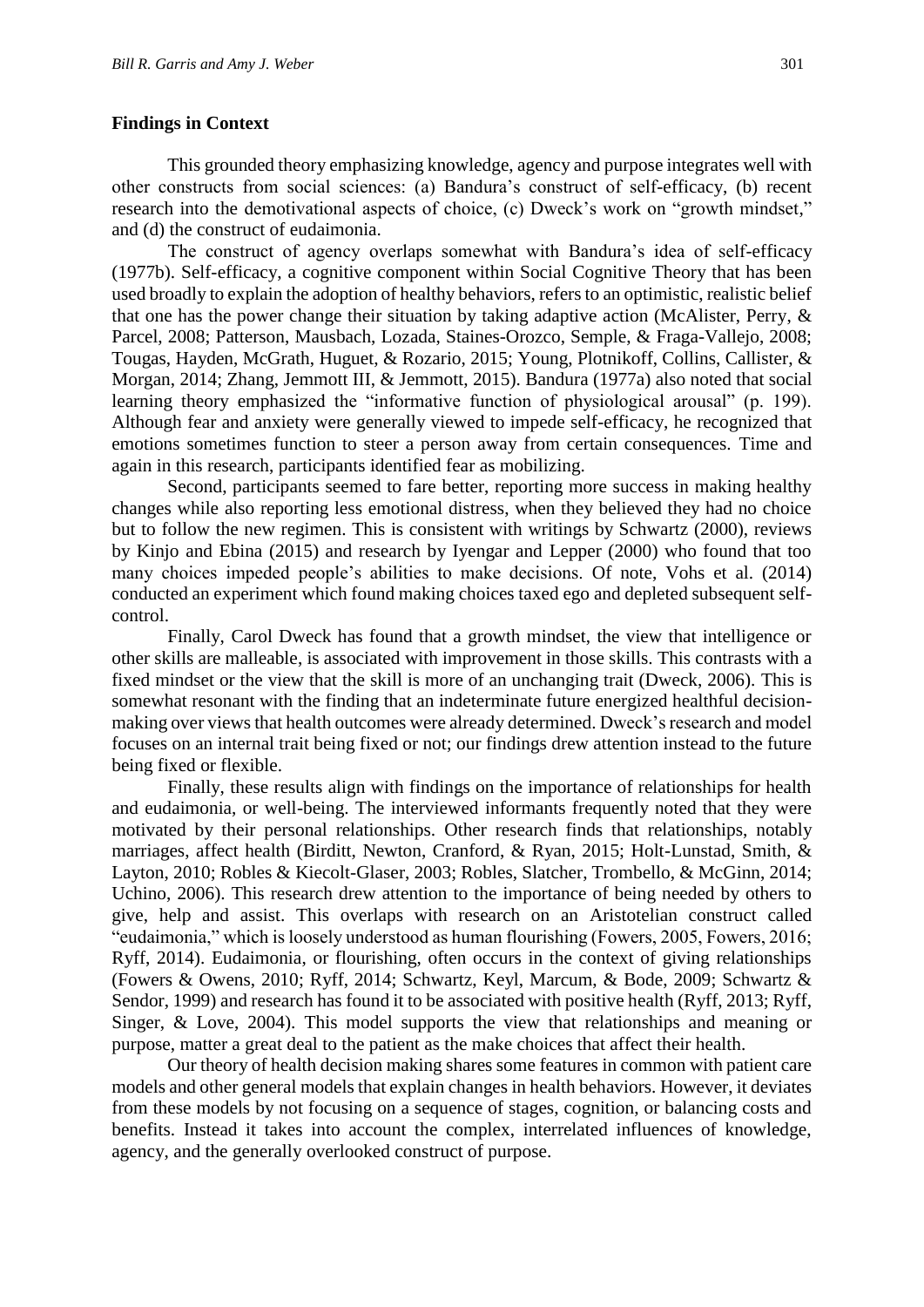#### **Implications**

This study has several implications for practitioners. First, it was important for people to have a life infused with a sense of purpose. People were motivated to avoid pain and death. However, when pressed about their motivations, informants spoke about the need to fulfill a calling, a mission that was usually enriched by, if not defined by, relationships. Healthcare providers may find it useful to assess and promote patients' vital relationships.

Second, it was important to foster a sense of possibility and change - the indeterminate nature of the future. This fed a sense of agency, optimism, and action. In contrast, forecasting a particular outcome tended to foster passivity and resignation. The biopsychosocial approach, which emphasizes the dynamic interplay that the mind and environment can have on biological processes, suggests that it may be of greater benefit to patients to exercise humility over what we "know" about future events. If negative information must be given, it should likely be couched in tentative or "if – then" language. It may be practical to simply leave the future open and as one participant's physician told her: the neuropathy may "stay in just that one area the rest of your life. It may move to other areas. *We don't know*. [italics added]"

Finally, the findings remind us of the importance of including feedback in interventions. People require feedback to direct their steps. A key clinical task is to discern what constitutes meaningful feedback for the patient. Our findings suggest that measures that were quantitative were more easily translated into feedback that connoted meaningful feedback that made a "difference" for subjects.

#### **Limitations**

This research was based on a convenience sample, with many participants being involved vocationally with the healthcare profession. All informants are subject to a volunteer bias which may make them unlike others who did not participate in the research. For instance, the findings suggest that the diagnosis of Type 2 diabetes inexorably drew all of them into an active HDM process. However, other research suggests that this is not necessarily typical, with as many as one third of people who receive irregular blood glucose readings at public screenings not following up on this alert with a physician (Jagiello, Johnson, & Plake, 2001). In contrast, participants in this research were beyond denial and were in the care of a physician.

Additionally, this study sought to identify the factors that influenced health decisionmaking, not establish that these factors would produce certain outcomes. As a result, specific changes and outcomes were not verified. This study was limited in scope to the patients' explanation of decision making, and developing a model based upon their narratives. Though we set out to develop a new model of health decision-making, it is likely more appropriate to think of these interacting categories as a heuristic to launch further inquiry.

Future research could conduct quantitative research to test predictions suggested by the emerging model. For instance, researchers might attempt to develop scales to measure the three categories. Following this, we might see a natural experiment that tests the relationship between the categories and participants' A1c to indirectly assess the relative influence of the different categories on health decision-making and to examine interaction effects.

Ultimately, our review of the literature suggested that the role of the patient in health decision-making had been neglected. Improvement in diabetes management might reasonably follow a better understanding of the factors that relate to patient decision-making. This research offers a new insight into HDM, one that includes familiar constructs of agency and knowledge, but also draws attention to the importance of purpose and meaning in the person's life.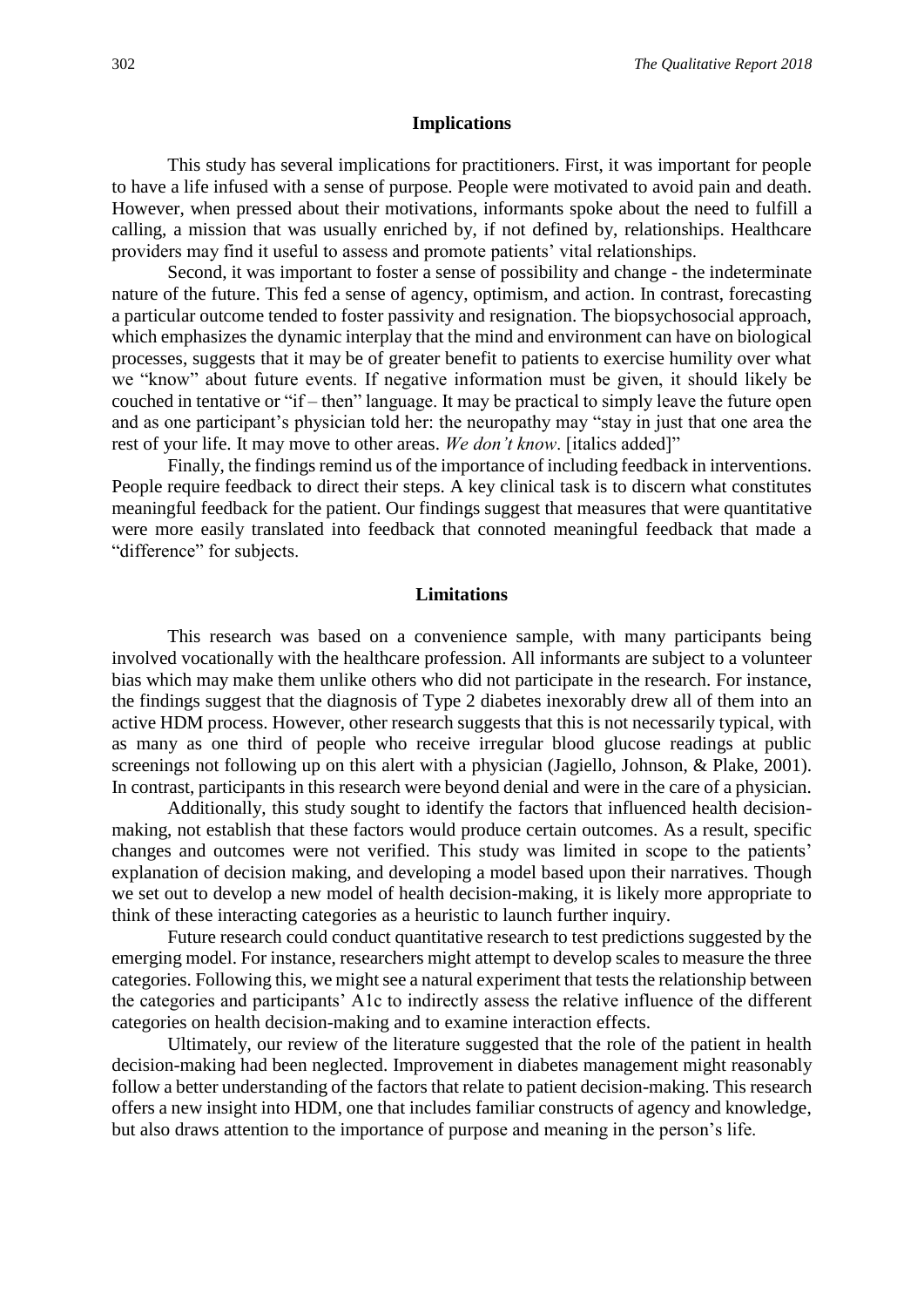#### **References**

- Aguiree, F., Brown, A., Cho, N. H., Dahlquist, G., Dodd, S., Dunning, T., . . . & Scott, C. (2013). *IDF diabetes atlas*. Basel, Switzerland: International Diabetes Federation.
- Ajzen, I. (1991). The theory of planned behavior. *Organizational Behavior and Human Decision Processes*, *50*(2), 179-211.
- Ajzen, I., & Fishbein, M. (1980). *Understanding attitudes and predicting social behavior.* Upper Saddle River, NJ: Prentice-Hall.
- Algona, M. (1980). Perception of the severity of disease and health locus of control in compliant and noncompliant diabetic patients. *Diabetes Care, 3*, 353-354.
- Alouki, K., Delisle, H., Bermúdez-Tamayo, C., & Johri, M. (2016). Lifestyle interventions to prevent type 2 diabetes: A systematic review of economic evaluation studies. *Journal of Diabetes Research*, *1-14*. <http://dx.doi.org/10.1155/2016/2159890>
- American Diabetes Association. (2013). *The cost of diabetes*. Retrieved from <http://www.diabetes.org/advocacy/news-events/cost-of-diabetes.html>
- American Diabetes Association. (2016). *Statistics about diabetes*. Retrieved from <http://www.diabetes.org/diabetes-basics/statistics/>
- Armitage, C., & Conner, M. (2000). Social cognition models and health behaviour: A structured review. *Psychology & Health*, *15*(2), 173-189.
- Balcıoğlu, A. S., & Müderrisoğlu, H. (2015). Diabetes and cardiac autonomic neuropathy: Clinical manifestations, cardiovascular consequences, diagnosis and treatment. *World Journal of Diabetes*, *6*(1), 80-91. doi:10.4239/wjd.v6.i1.80
- Bandura, A. (1977a). *Social learning theory*. Englewood Cliffs, NJ: Prentice Hall.
- Bandura, A. (1977b). Self-efficacy: Toward a unifying theory of behavioral change. *Psychological review*, *84*(2), 191-215.
- Bandura, A. (1986). *Social foundations of thought and action*. Englewood Cliffs, NJ: Prentice-Hall.
- Birditt, K., Newton, N., Cranford, J., & Ryan, L. (2015). Stress and negative relationship quality among older couples: Implications for blood pressure. *The Journals of Gerontology: Series B*, *71*(5), 775-785.<http://dx.doi.org/10.1093/geronb/gbv023>
- Booth, A. O., Lowis, C., Dean, M., Hunter, S. J., & McKinley, M. C. (2013). Diet and physical activity in the self-management of type 2 diabetes: Barriers and facilitators identified by patients and health professionals. *Primary Health Care Research & Development*, *14*(3), 293-306. doi:10.1017/S1463423612000412
- Buckalew, L. W. (1991). Patients' compliance: The problem and directions for psychological research. *Psychological Reports, 68,* 348-350.
- Carpenter, C. J. (2010). A meta-analysis of the effectiveness of health belief model variables in predicting behavior. *Health Communication, 25*(8), 661-669.
- Celli, A., Blevin, D., Barnouin, Y., Colleluori, G., Villareal, R. C., & Villareal, D. T. (2016). *Intensive lifestyle intervention in older adults with diabetes improves glycemic control, body composition, physical function, and bone quality.* Paper presented at the Endocrine Society's 98th Annual Meeting and Expo, Boston, MA.
- Centers for Disease Control and Prevention. (2017). *National diabetes statistics report, 2017*. Retrieved from [https://www.cdc.gov/diabetes/pdfs/data/statistics/national-diabetes](https://www.cdc.gov/diabetes/pdfs/data/statistics/national-diabetes-statistics-report.pdf)[statistics-report.pdf](https://www.cdc.gov/diabetes/pdfs/data/statistics/national-diabetes-statistics-report.pdf)
- Cerkoney, A. B., & Hart, K. (1980). The relationship between the health belief model and compliance of persons with diabetes mellitus. *Diabetes Care, 3,* 594-598.
- Charmaz, K. (2014). *Constructing grounded theory*. Thousand Oaks, CA: Sage.
- Conrad, P. (1985). The meaning of medications: Another look at compliance. *Social Science and Medicine, 20,* 29-37.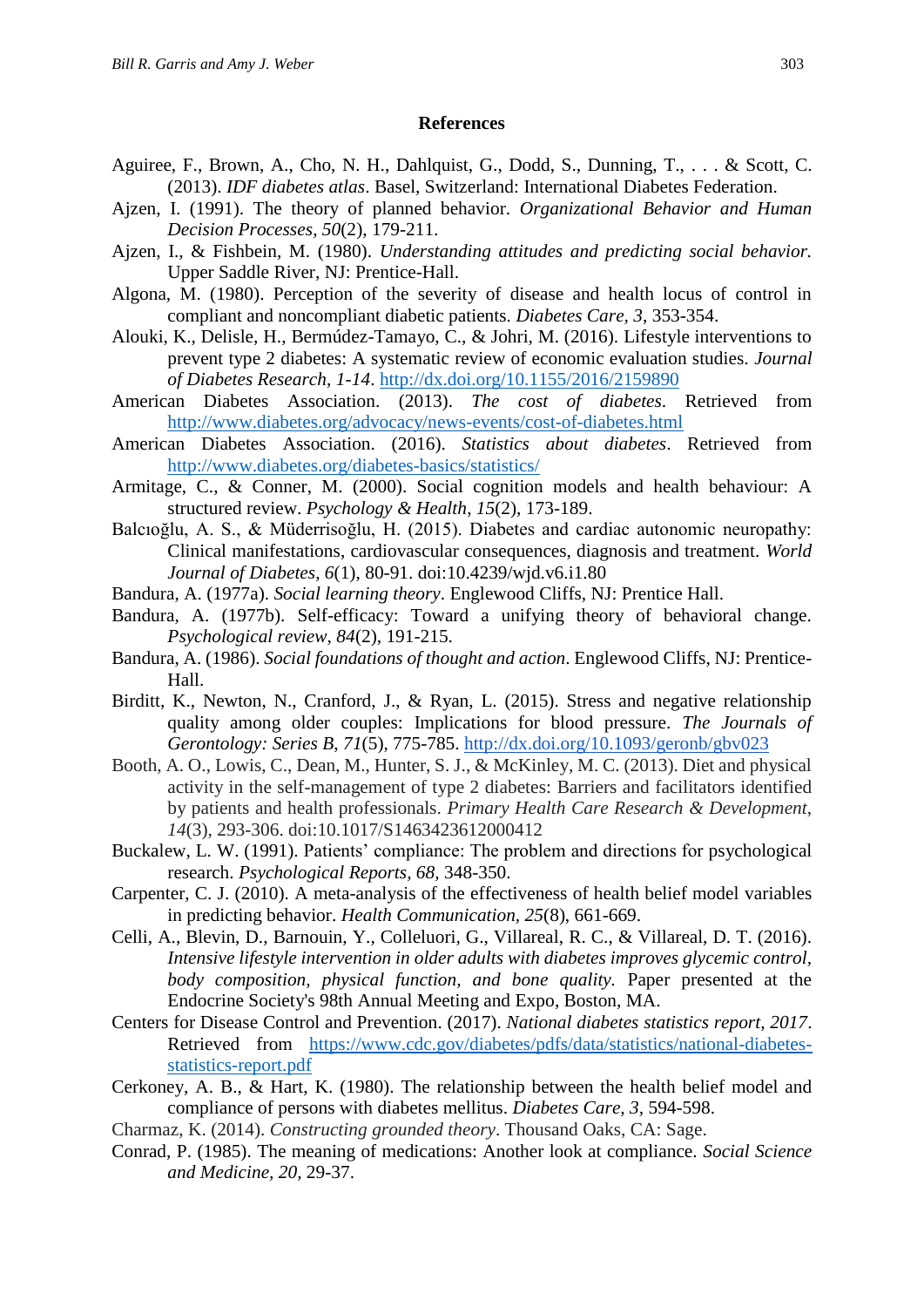- De la Monte, S. M., & Wands, J. R. (2008). Alzheimer's disease is type 3 diabetes: Evidence reviewed. *Journal of Diabetes Science and Technology*, *2*(6), 1101–1113.
- De Leeuw, A., Valois, P., Ajzen, I., & Schmidt, P. (2015). Using the theory of planned behavior to identify key beliefs underlying pro-environmental behavior in high-school students: Implications for educational interventions. *Journal of Environmental Psychology*, *42*, 128-138.
- Després, J. P., & Poirier, P. (2013). Diabetes: Looking back at look AHEAD: Giving lifestyle a chance. *Nature Reviews Cardiology*, *10*(4), 184-186.
- Diabetes Control and Complications Trial. (2016). Intensive diabetes treatment and cardiovascular outcomes in type 1 diabetes: The DCCT/EDIC study 30-year follow-up. *Diabetes Care*, *39*(5), 686-693.
- DiMatteo, M. R. (1995). Patient adherence to pharmacotherapy: The importance of effective communication. *Formulary (Cleveland, Ohio), 30*(10), 596-8.
- DiMatteo, M. R. (2004). Social support and patient adherence to medical treatment: A metaanalysis. *Health Psychology, 23*, 207-18.
- Donovan, J. L., & Blake, D. R. (1992) Patient non-compliance: Deviance or reasoned decisionmaking. *Social Science and Medicine, 34(5),* 507-513.
- Dweck, C. S. (2006). *Mindset: The new psychology of success*. New York, NY: Random House Incorporated.
- Dwyer-Lindgren, L., Mackenbach, J. P., van Lenthe, F. J., Flaxman, A. D., & Mokdad, A. H. (2016). Diagnosed and undiagnosed diabetes prevalence by county in the US, 1999– 2012. *Diabetes Care*, *39*(9), 1556-1562.
- Fishbein, M., Middlestadt, S. E., & Hitchcock, P. J. (1994). Using information to change sexually transmitted disease-related behaviors. In R. J. DiClemente & J. L. Peterson (Eds.), *Preventing AIDS: Theories and methods of behavioral* interventions (pp. 61- 78). New York, NY: Plenum Press.
- Forbes, J. M., & Cooper, M. E. (2013). Mechanisms of diabetic complications. *Physiological Reviews*, *93*(1), 137-188.
- Fosse, S., Hartemann‐Heurtier, A., Jacqueminet, S., Ha Van, G., Grimaldi, A., & Fagot‐ Campagna, A. (2009). Incidence and characteristics of lower limb amputations in people with diabetes. *Diabetic Medicine*, *26*(4), 391-396.
- Fowers, B. J. (2005). *Virtue and psychology: Pursuing excellence in ordinary practices*. Washington, DC: American Psychological Association.
- Fowers, B. J. (2016). Aristotle on eudaimonia: On the virtue of returning to the source. In J. Vittersø (Ed.), *Handbook of eudaimonic well-being* (pp. 66-83). New York, NY: Springer Publishing Company.
- Fowers, B., & Owenz, M. (2010). A eudaimonic theory of marital quality. *Journal of Family Theory & Review*, 2(4), 334-352. [http://dx.doi.org/10.1111/j.1756-2589.2010.00065.x](file:///C:/Users/Gorgeous/AppData/Local/Packages/microsoft.windowscommunicationsapps_8wekyb3d8bbwe/LocalState/Files/S0/3473/)
- Gardner, H. (1983) *Frames of mind: The theory of multiple intelligences*. New York, NY: Basic.
- Gardner, H. (2000). *Intelligence reframed: Multiple intelligences for the 21st century.* New York, NY: Basic.
- Glanz, K., Rimer, B., & Lewis, F. (2002). *Health behavior and health education*. San Francisco, CA: Jossey-Bass.
- Glaser, B. G., & Strauss, A. L. (1967). *The discovery of grounded theory: Strategies for qualitative research.* Chicago, IL: Aldine.
- Goleman, D. (1995). *Emotional intelligence.* New York, NY: Bantam Books.
- Greaves, M., Zibarras, L. D., & Stride, C. (2013). Using the theory of planned behavior to explore environmental behavioral intentions in the workplace. *Journal of Environmental Psychology*, *34*, 109-120.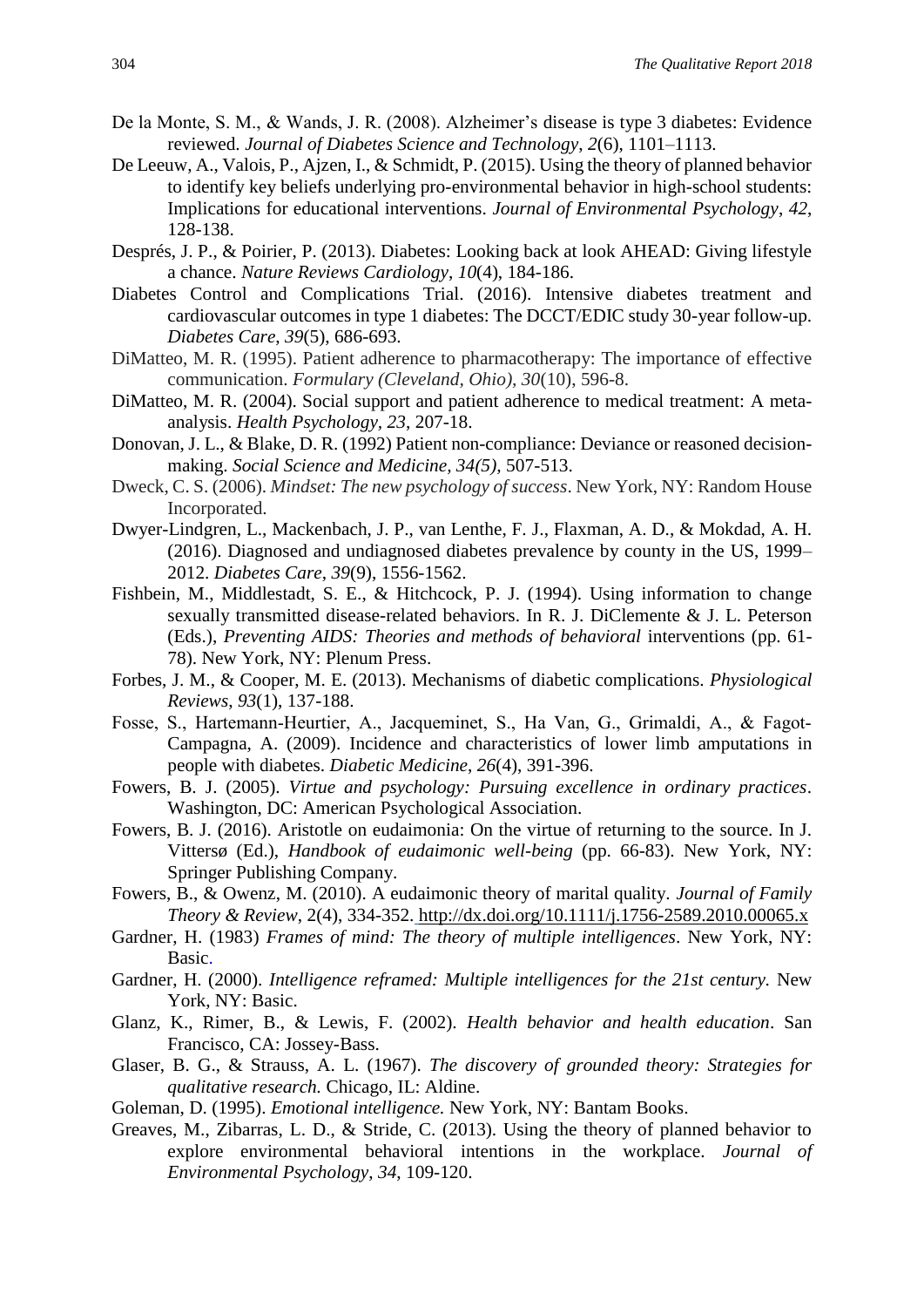- Gregg, E. W., Chen, H., Wagenknecht, L. E., Clark, J. M., Delahanty, L. M., Bantle, J., . . . & Pi-Sunyer, F. X. (2012). Association of an intensive lifestyle intervention with remission of type 2 diabetes. *JAMA*, *308*(23), 2489-2496. doi:10.1001/jama.2012.67929
- Gregg, E. W., Li, Y., Wang, J., Rios Burrows, N., Ali, M. K., Rolka, D., . . . & Geiss, L. (2014). Changes in diabetes-related complications in the United States, 1990–2010. *New England Journal of Medicine, 370*(16), 1514-1523.
- Gu, K., Cowie, C. C., & Harris, M. I. (1998). Mortality in adults with and without diabetes in a national cohort of the U.S. population, 1971-1993. *Diabetes Care, 21,* 1138-1145.
- Harris, R., Skyler, J. S., Linn, M. W., Pollack, L., & Tewksbury, D. (1982). Psychological factors affecting diabetes control. *Pediatric and Adolescent Endocrinology*, *10*, 123– 132.
- Harrison, J. A., Mullen, P. D., & Green, L. W. (1992). A meta-analysis of studies of the Health Belief Model with adults. *Health Education Research, 7*(1), 107-112.
- Hayama-Terada, M., Muraki, I., Imano, H., Kiyama, M., Okada, T., Yamagishi, K., . . . & Sato, S. (2016). Diabetes trend and impact on risk of cardiovascular disease in middle-aged Japanese people–The CIRCS study. *Circulation Journal*, *80*(11), 2343-2348.
- Hernández-Ronquillo, L., Téllez-Zenteno, J. F., Garduño-Espinosa, J., & González-Acevez, E. (2003). Factors associated with therapy noncompliance in type-2 diabetes patients. *Salud Pública de México* [*Public Health of Mexico*], *45*(3), 191-197.
- Hinman, A. R., & Orenstein, W. A. (2006). A shot at protection: Immunizations against infectious disease in J. W. Ward & C. Warren (Eds.), *Silent victories: The History and practice of public health in twentieth century America* (pp. 63-80). Oxford, UK: Oxford University Press.
- Holt-Lunstad, J., Smith, T., & Layton, J. (2010). Social relationships and mortality risk: A meta-analytic review. *PLOS Medicine*, *7*(7), e1000316[.](http://dx.doi.org/10.1371/journal.pmed.1000316) Retrieved from <http://journals.plos.org/plosmedicine/article?id=10.1371/journal.pmed.1000316>
- Iyengar, S. S., & Lepper, M. R. (2000) When choice is demotivating: Can one desire too much of a good thing? *Journal of Personality and Social Psychology, 79*, 995-1006.
- Jagiello, W., Johnson, J., & Plake, K. (2001, June). *Wellmark Diabetes Project 50317 Zip Code* [Presentation]. Presented at the Governor's Conference on Public Health Barn Raising III, Fast Tracking Public Health: What Works. Des Moines, IA.
- Janz, N., & Becker, M. (1984). The health belief model: A decade later. *Health Education & Behavior*, *11*(1), 1-47.<http://dx.doi.org/10.1177/109019818401100101>
- Johansson, K., Ekebergh, M., & Dahlberg, K. (2009). A lifeworld phenomenological study of the experience of falling ill with diabetes. *International Journal of Nursing Studies*, *46*(2), 197-203. doi:10.1016/j.ijnurstu.2008.09.001
- Jones, C., Smith, H., & Llewellyn, C. (2013). Evaluating the effectiveness of health belief model interventions in improving adherence: A systematic review. *Health Psychology Review*, *8*(3), 253-269.
- Kardas, P., Lewek, P., & Matyjaszczyk, M. (2013). Determinants of patient adherence: A review of systematic reviews. *Frontiers in Pharmacology*, *4*(91) 1-16. doi:10.3389/fphar.2013.00091
- Kautonen, T., Gelderen, M., & Fink, M. (2015). Robustness of the theory of planned behavior in predicting entrepreneurial intentions and actions. *Entrepreneurship Theory and Practice*, *39*(3), 655-674.
- Kinjo, K., & Ebina, T. (2015). Paradox of choice and consumer nonpurchase behavior. *AI & SOCIETY*, *30*(2), 291-297.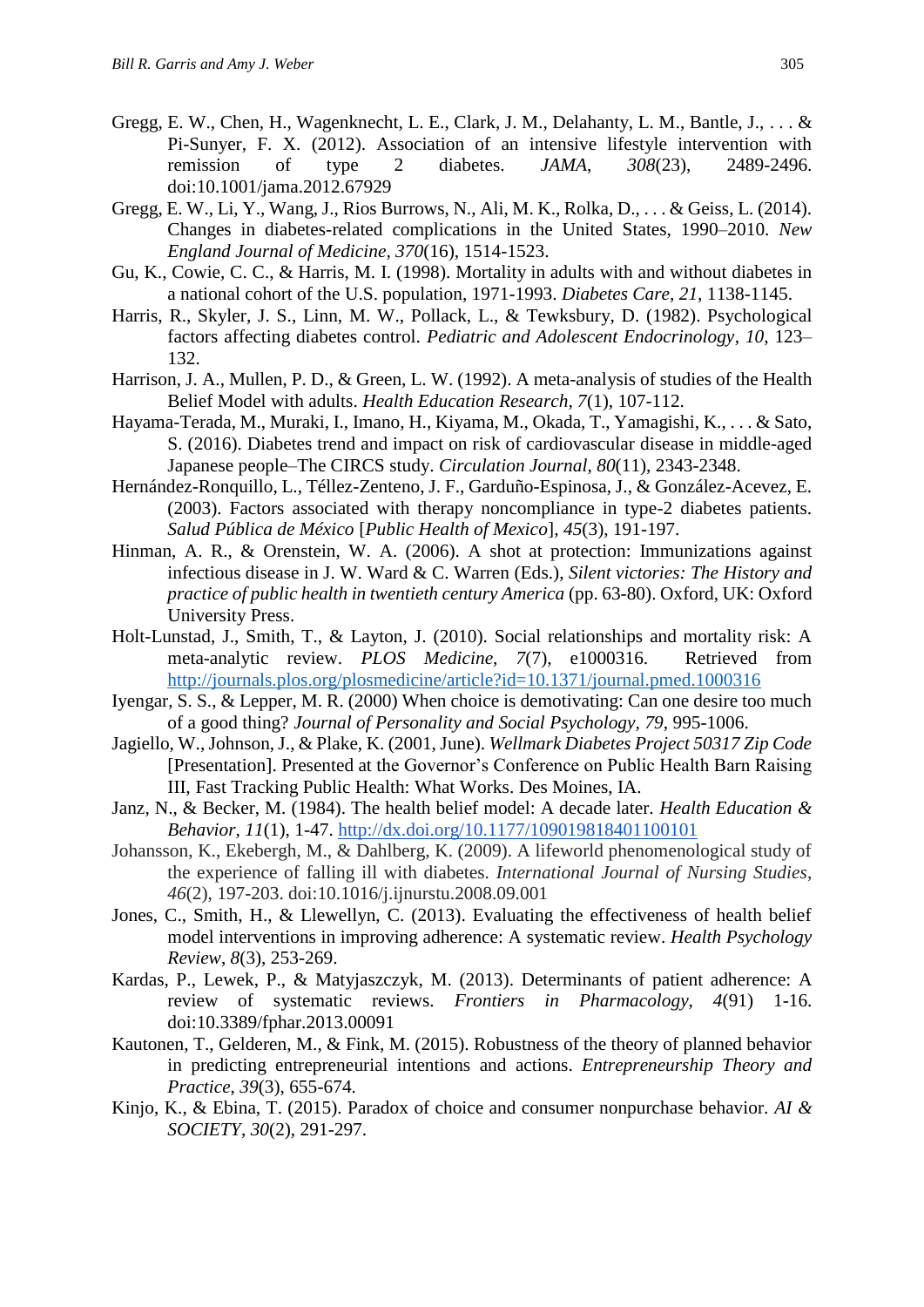- Leung, M. Y. M., Carlsson, N. P., Colditz, G. A., & Chang, S. H. (2016). The burden of obesity on diabetes in the United States: Medical expenditure panel survey, 2008 to 2012. *Value in Health, 20*(1), 77-84.
- Look AHEAD Research Group. (2016). Association of the magnitude of weight loss and changes in physical fitness with long-term cardiovascular disease outcomes in overweight or obese people with type 2 diabetes: A post-hoc analysis of the Look AHEAD randomised clinical trial. *The Lancet Diabetes & Endocrinology*, *4*(11), 913- 921. [http://dx.doi.org/10.1016/S2213-8587\(16\)30162-0](http://dx.doi.org/10.1016/S2213-8587(16)30162-0)
- Marahrens, L., Kern, R., Ziemssen, T., Fritsche, A., Martus, P., Ziemssen, F., & Roeck, D. (2017). Patients' preferences for involvement in the decision-making process for treating diabetic retinopathy. *BMC Ophthalmology*, *17*(1), 139. <https://doi.org/10.1186/s12886-017-0526-z>
- Maxwell, J. A. (2013). *Qualitative research design: An interactive approach* (3rd ed.). Thousand Oaks, CA: Sage.
- McAlister, A. L., Perry, C. L., & Parcel, G. S. (2008). How individuals, environments, and health behaviors interact: Social cognitive theory. In K. Glanz, B. K. Rimer, & K. Viswanath (Eds.), *Health behavior and health education: Theory, research, and practice* (4th ed., pp. 169–188.) Hoboken, NJ: John Wiley & Sons.
- Maningat, P., Gordon, B. R., & Breslow, J. L. (2013). How do we improve patient compliance and adherence to long-term statin therapy? *Current Atherosclerosis Reports*, *15*(1), 291.
- Merriam, S. B., & Tisdell, E. J. (2015). *Qualitative research: A guide to design and implementation*. Hoboken, NJ: John Wiley & Sons.
- Montaño, D. E., & Kasprzyk, D. (2015). Theory of reasoned action, theory of planned behavior, and the integrated behavioral model. In K. Glanz, B. K. Rimer, & K. Viswanath (Eds.), *Health behavior and health education: Theory, research, and practice* (5th ed., pp. 95- 126). Hoboken, NJ: John Wiley & Sons.
- Mostafavi-Pour-Manshadi, S. M. Y., Naderi, N., Dehghan, A., & Azizi, S. (2016). Cardiovascular manifestations of diabetes mellitus: A narrative review of literatures. *International Journal of Clinical and Experimental Medical Sciences, 2*(5), 67-77. Retrieved from<https://ssrn.com/abstract=2826217>
- NCD Risk Factor Collaboration. (2016). Worldwide trends in diabetes since 1980: A pooled analysis of 751 population-based studies with 4.4 million participants. *The Lancet*, *387*(10027), 1513-1530.
- Nejad, L., Wertheim, E., & Greenwood, K. (2004). Predicting dieting behavior by using, modifying, and extending the theory of planned behavior. *Journal Applied Social Pyschology*, *34*(10), 2099-2131.
- Nieuwlaat, R., Wilczynski, N., Navarro, T., Hobson, N., Jeffery, R., Keepanasseril, A., . . . & Sivaramalingam, B. (2014). Interventions for enhancing medication adherence. *Cochrane Database of Systematic Reviews, 11*(CD000011). doi: 10.1002/14651858.CD000011.pub4.
- Norcross, J. C., Krebs, P. M., & Prochaska, J. O. (2011). Stages of change. *Journal of Clinical Psychology*, *67*(2), 143-154.10.1002/jclp.20758
- Ojo, O., & Brooke, J. (2015). Evaluating the association between diabetes, cognitive decline and dementia. *International Journal of Environmental Research and Public Health*, *12*(7), 8281–8294.<http://doi.org/10.3390/ijerph120708281>
- Paneni, F., Beckman, J. A., Creager, M. A., & Cosentino, F. (2013). Diabetes and vascular disease: Pathophysiology, clinical consequences, and medical therapy: Part I. *European Heart Journal*, *149*.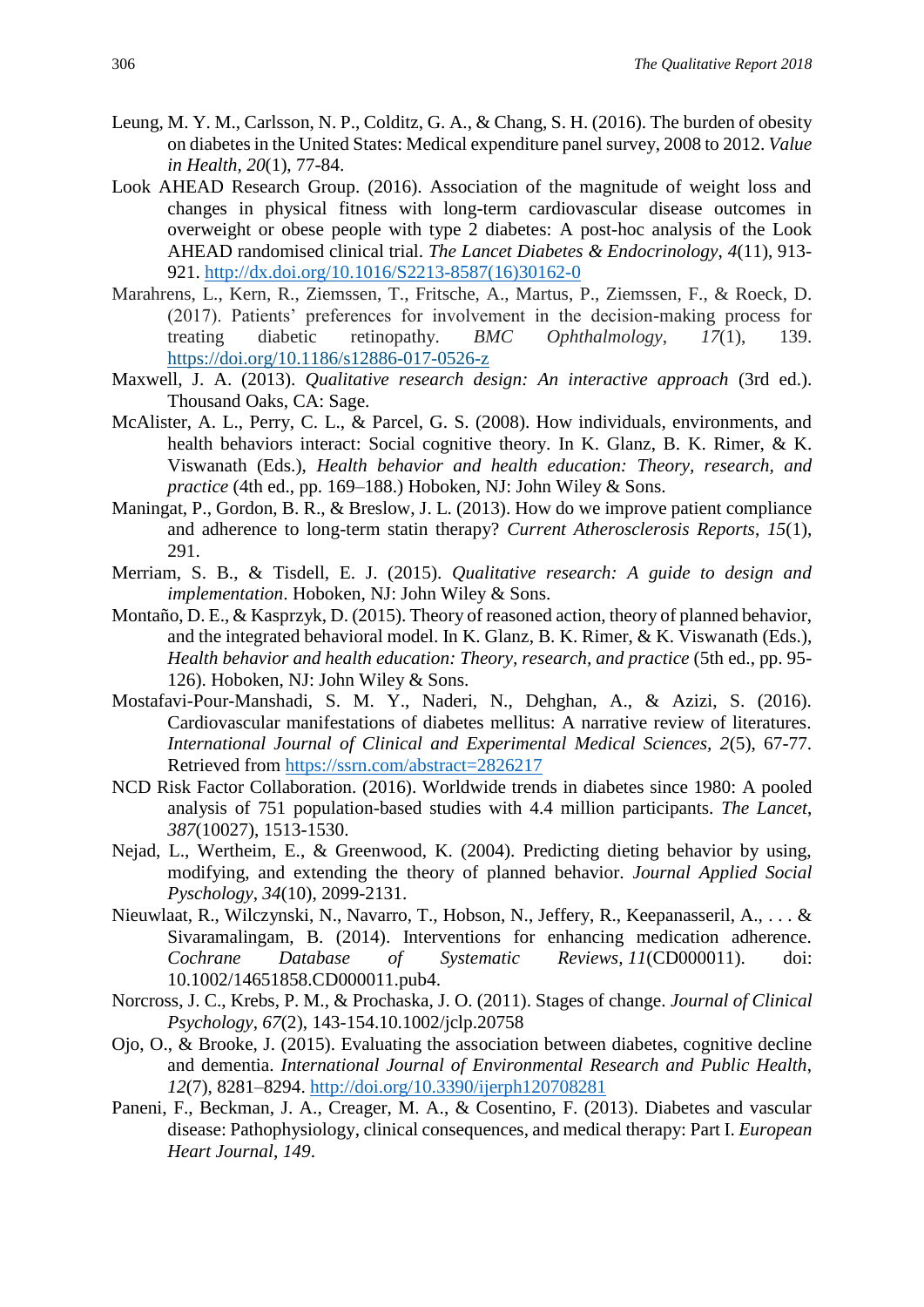- Patterson, T., Mausbach, B., Lozada, R., Staines-Orozco, H., Semple, S., & Fraga-Vallejo, M. (2008). Efficacy of a brief behavioral intervention to promote condom use among female sex workers in Tijuana and Ciudad Juarez, Mexico. *American Journal of Public Health*, *98*(11), 2051-2057[.](http://dx.doi.org/10.2105/ajph.2007.130096) <http://dx.doi.org/10.2105/ajph.2007.130096>
- Pound, P., Britten, N., Morgan, M., Yardley, L., Pope, C., Daker-White, G., & Campbell, R. (2005). Resisting medicines: A synthesis of qualitative studies of medicine taking. *Social Science & Medicine*, *61*(1), 133-155.
- Prochaska, J., & DiClemente, C. (1982). Transtheoretical therapy: Toward a more integrative model of change. *Psychotherapy: Theory, Research & Practice*, *19*(3), 276-288. <http://dx.doi.org/10.1037/h0088437>
- Prochaska, J. O., & DiClemente, C. C. (1986). Toward a comprehensive model of change. In W. R. Miller & N. Heather (Eds.), *Treating addictive behaviors: Processes of change* (pp. 3-27). New York, NY: Springer Publishing Company.
- Prochaska, J., & Velicer, W. (1997). The transtheoretical model of health behavior change. *American Journal of Health Promotion*, *12*(1), 38-48. [http://dx.doi.org/10.4278/0890-](http://dx.doi.org/10.4278/0890-1171-12.1.38) [1171-12.1.38](http://dx.doi.org/10.4278/0890-1171-12.1.38)
- Pyatak, E. A., Florindez, D., & Weigensberg, M. J. (2013). Adherence decision making in the everyday lives of emerging adults with type 1 diabetes. *Patient Preference and Adherence*, *7*, 709. <http://dx.doi.org/10.2147/PPA.S47577>
- Robles, T., & Kiecolt-Glaser, J. (2003). The physiology of marriage: Pathways to health. *Physiology & Behavior*, *79*(3), 409-416. [http://dx.doi.org/10.1016/s0031-](http://dx.doi.org/10.1016/s0031-9384(03)00160-4) [9384\(03\)00160-4](http://dx.doi.org/10.1016/s0031-9384(03)00160-4)
- Robles, T. F., Slatcher, R. B., Trombello, J. M., & McGinn, M. M. (2014). Marital quality and health: A meta-analytic review. *Psychological Bulletin*, *140*(1), 140.
- Rogers, R. (1975). A protection motivation theory of fear appeals and attitude change. *The Journal of Psychology*, 91(1), 93-114. <http://dx.doi.org/10.1080/00223980.1975.9915803>
- Rosen, G. (2015). *A history of public health*. Baltimore, MD: JHU Press.
- Rosenstock, I. M. (1966). Why people use health services. *Milbank Memorial Fund Quarterly*, *44*, 94–127.
- Rosenstock, I. (1974). Historical origins of the health belief model. *Health Education Behavior*, *2*(4), 328-335.<http://dx.doi.org/10.1177/109019817400200403>
- Rosland, A., & Piette, J. (2010). Emerging models for mobilizing family support for chronic disease management: A structured review. *Chronic Illness*, *6*(1), 7-21. <http://dx.doi.org/10.1177/1742395309352254>
- Ryff, C. (2014). Psychological well-being revisited: Advances in the science and practice of eudaimonia. *Psychotherapy and Psychosomatics*, *83*(1), 10-28. <http://dx.doi.org/10.1159/000353263>
- Ryff, C. D. (2013). Eudaimonic well-being and health: Mapping consequences of selfrealization In A. S. Waterman (Ed.), *The best within us: Positive psychology perspectives on eudaimonia* (pp. 77-98). Washington, DC: American Psychological Association.<http://dx.doi.org/10.1037/14092-005>
- Ryff, C., Singer, B., & Dienberg Love, G. (2004). Positive health: Connecting well-being with biology. *Philosophical Transactions of The Royal Society B: Biological Sciences*, *359*(1449), 1383-1394.<http://dx.doi.org/10.1098/rstb.2004.1521>
- Rotter, J. B. (1954). *Social learning and clinical psychology*. New York, NY: Prentice-Hall.
- Sackett, D. L., & Haynes, R. B. (1976). (Eds.). *Compliance with therapeutic regimens.* Baltimore, MD: Johns Hopkins University Press.
- Saldaña, J. (2015). *The coding manual for qualitative researchers*. Thousand Oaks, CA: Sage.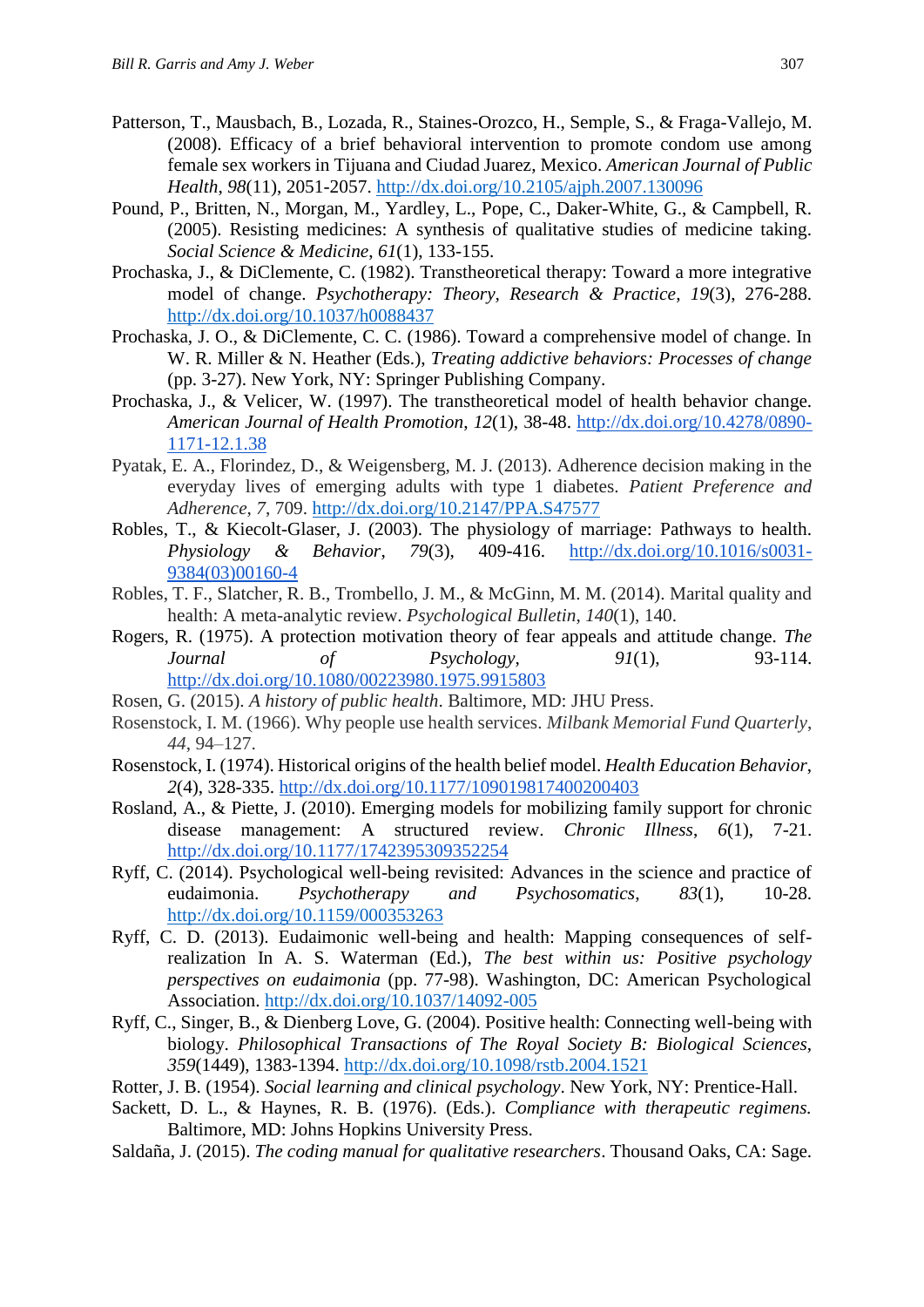- Schwartz, B. (2000). Self-determination: The tyranny of freedom. *American Psychologist, 55*, 79-88.
- Schwartz, C., Keyl, P., Marcum, J., & Bode, R. (2009). Helping others shows differential benefits on health and well-being for male and female teens. *Journal of Happiness Studies*, *10*(4), 431-448.<http://dx.doi.org/10.1007/s10902-008-9098-1>
- Schwartz, C., & Sendor, R. (1999). Helping others helps oneself: Response shift effects in peer support. *Social Science & Medicine*, *48*(11), 1563-1575. [http://dx.doi.org/10.1016/s0277-9536\(99\)00049-0](http://dx.doi.org/10.1016/s0277-9536(99)00049-0)
- Schwarzer, R. (2008). Modeling health behavior change: How to predict and modify the adoption and maintenance of health behaviors. *Applied Psychology*, *57*(1), 1-29. <http://dx.doi.org/10.1111/j.1464-0597.2007.00325.x>
- Segal, J. (1993). Patient compliance, the rhetoric of rhetoric, and the rhetoric of persuasion. *Rhetoric Quarterly Society, 23*(3-4), 90-102.
- Sheeran, P. (2002). Intention—Behavior relations: A conceptual and empirical review. *European Review of Social Psychology*, *12*(1), 1-36.
- Sheppard, B. H., Hartwick, J., & Warshaw, P. R. (1988). The theory of reasoned action: A meta-analysis of past research with recommendations for modifications and future research. *Journal of Consumer Research*, *15*(3), 325-343[.](http://dx.doi.org/10.1086/209170)
- Shortus, T., Kemp, L., McKenzie, S., & Harris, M. (2013). "Managing patient involvement": Provider perspectives on diabetes decision‐making. *Health Expectations*, *16*(2), 189- 198. doi: 10.111/j.1369-7625.2011.00700.x
- Siminoff, L. A., & Thomson, M. D. (2016). Decision making in the family. In M. A. Diefenbach, S. Miller-Halegoua, & D. J. Bowen (Eds.), *Handbook of health decision science* (pp. 171-179). New York, NY: Springer Publishing Company.
- Smith, J. R., Murray, N. J., Greaves, C., Hooper, L., & Abraham, C. (2014). A systematic review of intervention studies using Health Action Process Approach (HAPA) model components to prevent and manage chronic diseases. *European Health Psychologist*, *16*(S), 616. Retrieved from [http://www.crd.york.ac.uk/PROSPERO/display\\_record.asp?ID=CRD4201300359](http://www.crd.york.ac.uk/PROSPERO/display_record.asp?ID=CRD4201300359)
- Sniehotta, F., Scholz, U., & Schwarzer, R. (2005). Bridging the intention–behaviour gap: Planning, self-efficacy, and action control in the adoption and maintenance of physical exercise. *Psychology & Health*, *20*(2), 143-160.
- Sparkes, A., & Smith, B. (2014). *Qualitative research in sport, exercise & health sciences. From process to product.* London, UK: Routledge.
- Spring, B. (2008). Health decision making: Lynchpin of evidence-based practice. *Medical Decision Making*, *28*(6), 866-874. doi: 10.1177/0272989X08326146
- Stone, M. (1997). In search of patient agency in the rhetoric of diabetes care. *Technical Communication Quarterly*, *6*(2), 201-217.
- Strauss, A., & Corbin, J. (1990). *Basics of qualitative research*. Newbury Park, CA: Sage.
- Strauss, A., & Corbin, J. (1994). Grounded theory methodology: An overview. In N. K. Denzin & Y. S. Lincoln (Eds.), *Handbook of qualitative research* (pp. 273-285). Thousand Oaks, CA: Sage.
- Sutton, S. (2008). How does the health action process approach (HAPA) bridge the intention– Behavior gap? An examination of the model's causal structure. *Applied Psychology*, *57*(1), 66-74.
- Tesfaye, S., Boulton, A. J., Dyck, P. J., Freeman, R., Horowitz, M., Kempler, P., ... & Bernardi, L. (2010). Diabetic neuropathies: Update on definitions, diagnostic criteria, estimation of severity, and treatments. *Diabetes Care*, *33*(10), 2285-2293.
- Tougas, M., Hayden, J., McGrath, P., Huguet, A., & Rozario, S. (2015). A systematic review exploring the social cognitive theory of self-regulation as a framework for chronic